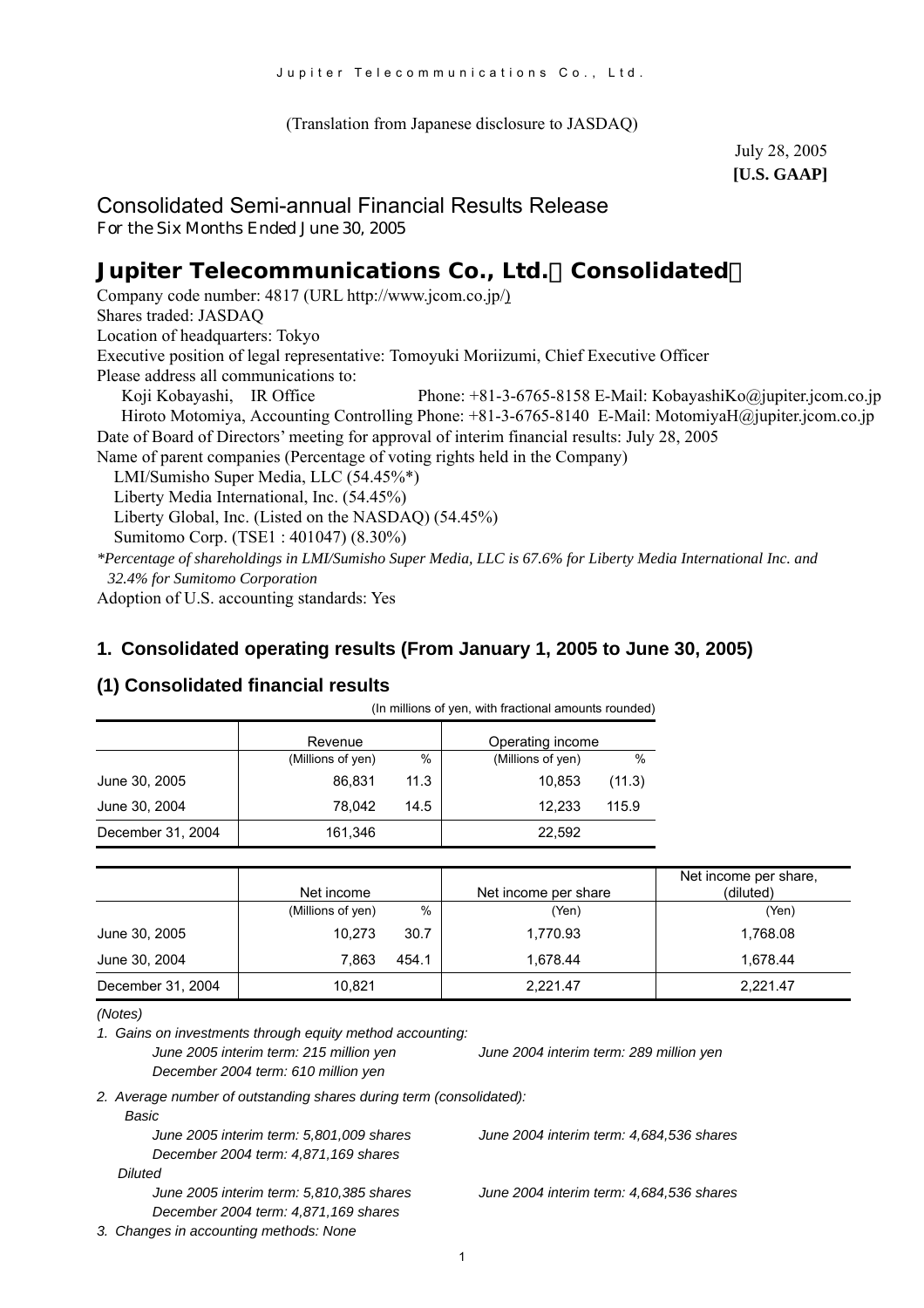*4. The percentages shown next to revenue, operating income and net income represent year-on-year changes.* 

#### Total assets **Shareholders' equity** Equity capital ratio to total assets Shareholders' equity per share (Millions of yen) (Millions of yen) % (Yen) June 30, 2005 493,039 240,960 48.9 37,925.43  $\text{June } 30, 2004$   $\text{433,152}$   $\text{106.077}$   $\text{24.5}$   $\text{22.644.18}$ December 31, 2004 | 439,291 | 138,370 | 31.5 | 26,888.43

#### **(2) Consolidated financial position**

*(Notes)* 

*Number of outstanding shares at end of term (consolidated):* 

*June 2005 interim term: 6,353,534 shares June 2004 interim term: 4,684,536 shares December 2004 term: 5,146,074 shares*

#### **(3) Consolidated cash flow statement**

|                   | Cash flows from<br>operating activities | Cash flows from<br>investing activities | Cash flows from<br>financing activities | Balance of cash & cash<br>equivalents |
|-------------------|-----------------------------------------|-----------------------------------------|-----------------------------------------|---------------------------------------|
|                   | (Millions of yen)                       | (Millions of yen)                       | (Millions of yen)                       | (Millions of yen)                     |
| June 30, 2005     | 27,323                                  | (19.914)                                | 32.747                                  | 50.576                                |
| June 30, 2004     | 24.423                                  | (18.681)                                | (1,009)                                 | 12.519                                |
| December 31, 2004 | 52.512                                  | (39,882)                                | (9,996)                                 | 10.420                                |

#### **(4) Scope of consolidation and application of the equity method**

Consolidated subsidiaries: 18

Nonconsolidated subsidiaries accounted for under equity method: ―

Affiliated companies accounted for under equity method: 6

#### **(5) Changes in scope of consolidation and in application of the equity method**  Consolidation (new): 1 (elimination): 2

Equity method (new): ― (elimination): ―

#### **2. Consolidated forecasts for December 2005 term**

#### **(From January 1, 2005 to December 31, 2005)**

|        | Revenue           | Net income        |
|--------|-------------------|-------------------|
|        | (Millions of yen) | (Millions of yen) |
| Annual | 185,000           | 19.000            |

(N.b.) Estimated net income per share (annual): 3,125.24 yen

(Cautionary note regarding future-related information)

The forecasts contained in this report have been prepared on the basis of information that is currently available. Because such estimates are inherently very uncertain, actual results may differ from the forecasts. The Company does not guarantee that it will achieve these estimated results and advises readers to refrain from depending solely on these forecasts. Readers should also note that the Company is under no obligation to revise this information on a regular basis.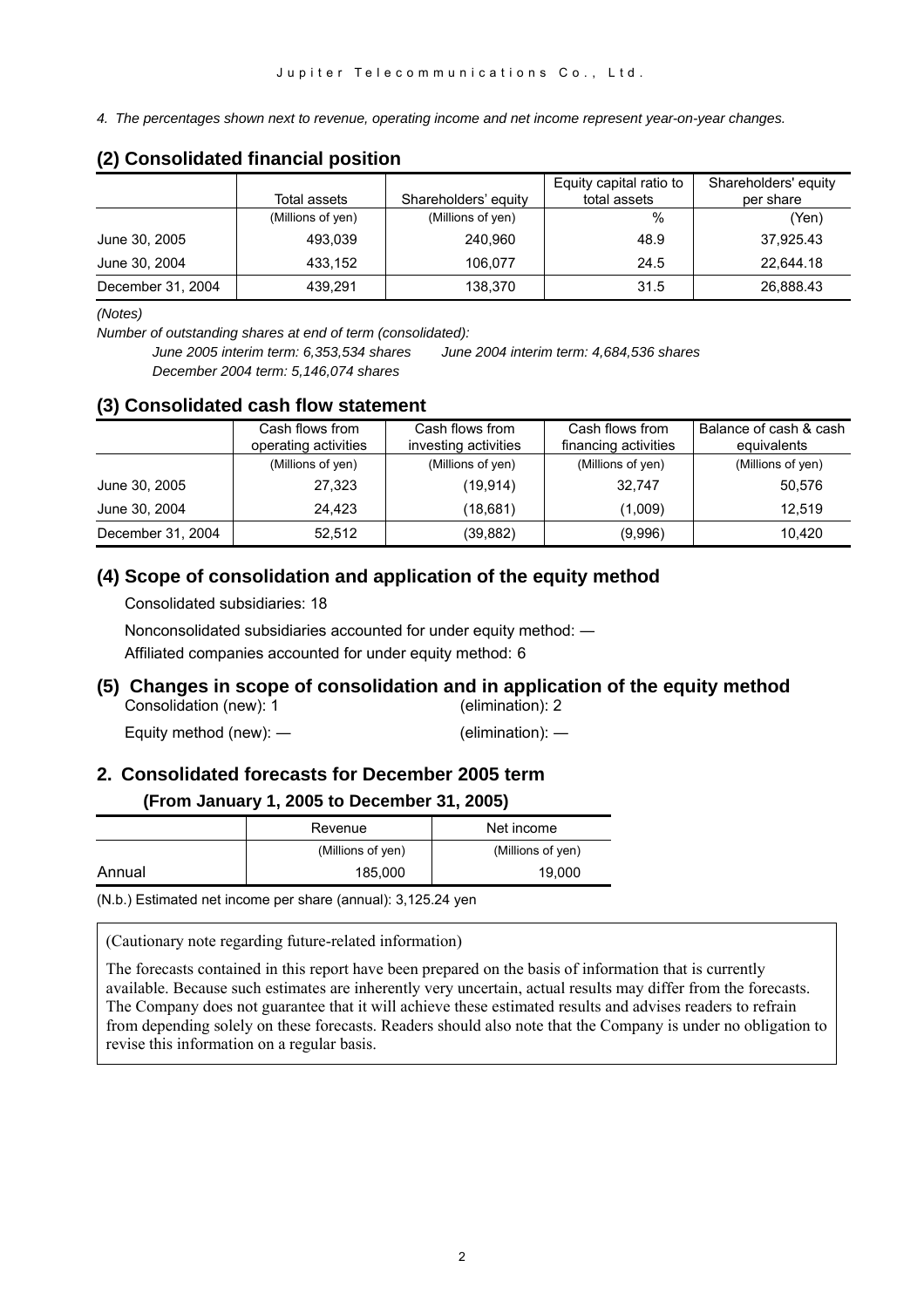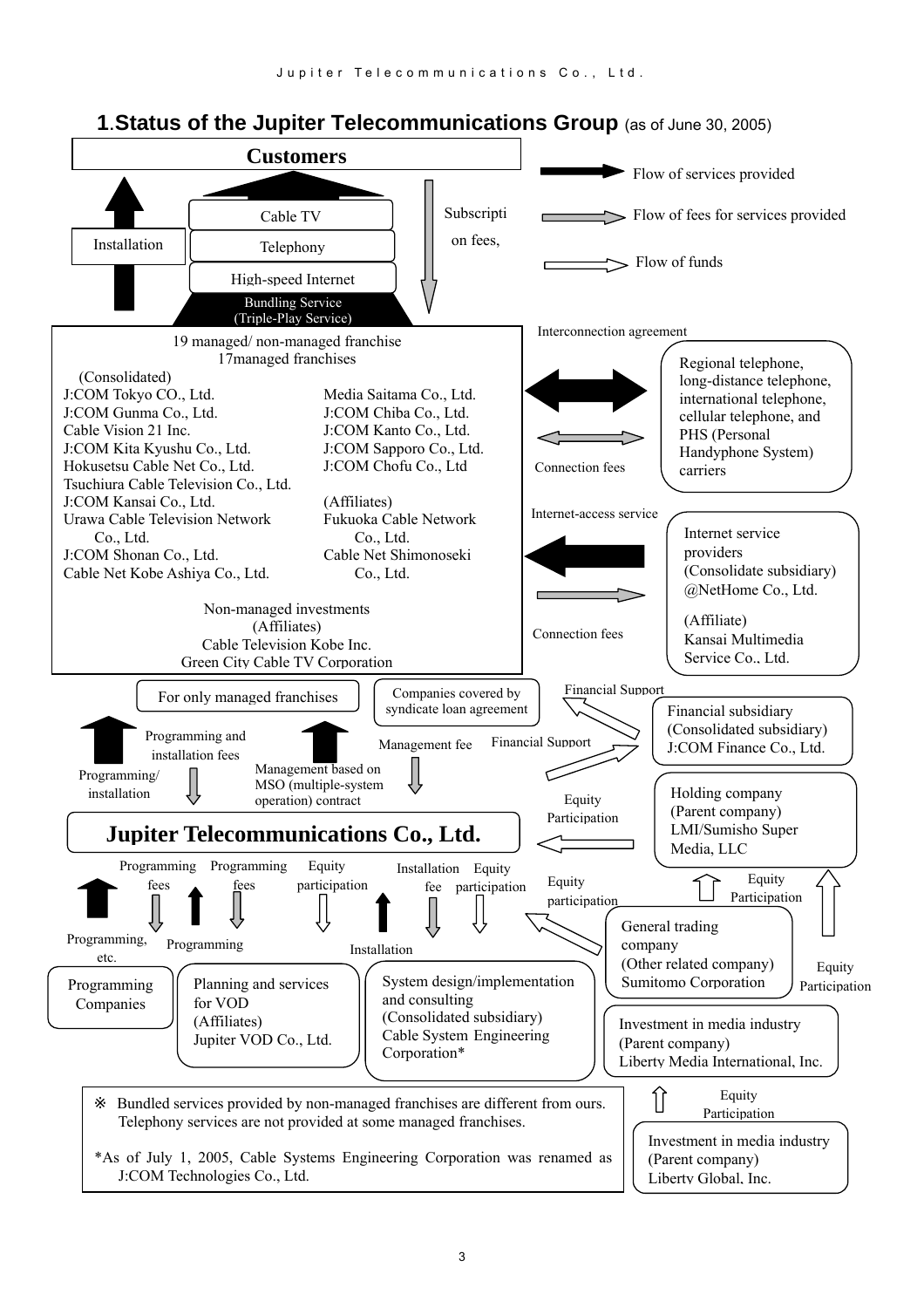# 2.Management Policy

#### **(1) Fundamental management policy**

The Jupiter Telecommunications Group's (J:COM) basic management philosophy defines the Company's mission as enhancing the sense of affluence felt by customers in their daily lives by meeting their needs through state-of-the-art visual, audio and Internet services based on high-quality technologies.

In order to realize our management philosophy, J:COM Group provides three services in a comprehensive "One-Stop Shop" format: (1) cable television (J:COM TV), (2) high-speed Internet access (J:COM NET) and (3) telephony services (J:COM PHONE). These are provided through the group's managed franchises, which use the J:COM broadband (high speed, large capacity) network.

Through such services, the J:COM Group endeavors each day to build the close relationships with the customers and the local communities. The aim of its efforts is to become the kind of company able to return the benefits of its achievements widely to the local communities and shareholders.

As a leader in the broadcast telecommunication industry, Jupiter Telecommunications will seek to gain the satisfaction and the trust of all stakeholders, including the customers, the local communities and the shareholders. The Company will expand the range of its services and content hereafter by utilizing the technologies and know-how that it has accumulated over the years. The J:COM Group will aim to achieve sustained growth by carefully exploring all opportunities in new areas of business.

### **(2) Fundamental policy regarding the distribution of profits**

The management believes it is important to return profits to the shareholders. As such, the Company will continue to consider an appropriate distribution of profits over the long run, while maintaining and strengthening its financial standing to enable the business development that would maximize its corporate value for future growth.

#### **(3) Philosophy and fundamental policy regarding reductions in the size of the investment unit**

The Company believes that expanding its base of shareholders and increasing the marketability of its shares are important issues from the standpoint of capital policy. Given the current level of its share price and liquidity, we believe that reducing the amounts required for investment in its shares is not necessary for the moment. Should the share price changes dramatically, however, we will consider the reduction of minimum trading lots for shares.

#### **(4) Target management indices**

The target of the J:COM Group's services is the individual subscriber. Hence the ability of the group to bundle services in a One-Stop Shop format and at reasonable prices is its most powerful advantage. Jupiter Telecommunications believes that the important benchmarks for measuring the effectiveness of management are revenue, subscriber numbers, Revenue Generating Units (RGUs) per subscribing household, or average number of services per subscribing household and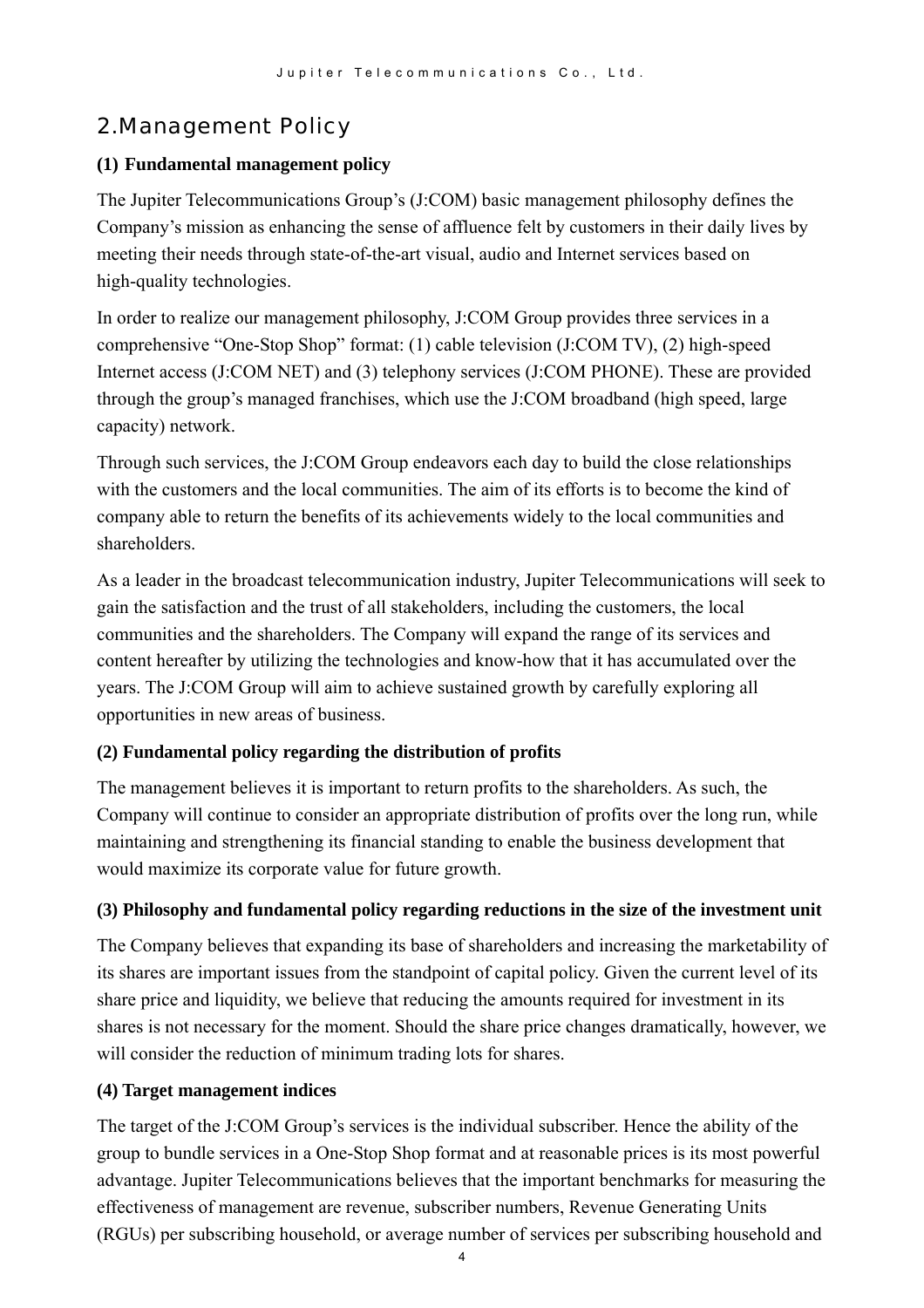average revenue per unit (ARPU)—and churn rate.

In terms of profitability, the Company believes that EBITDA\* and EBITDA margins are the important indices for measuring its economy of scale against fixed costs including SG&A expenses.

\*EBITDA(adjusted) represents operating income before depreciation, amortization and stock compensation expense.

#### **(5) Medium and long-term management strategies**

The Jupiter Telecommunications Group has identified "Volume plus Value" as the core of its management strategy, and will continue to pursue economy of scale (expanding volume) while also putting further efforts into increasing the attractiveness of the group's services (increasing value).

In terms of volume strategy, the J:COM Group is endeavoring to increase subscriber numbers in existing markets by taking the following actions: strengthening its sales and marketing capabilities, actively marketing to households that currently receive retransmission services, expanding the customer base by exploiting the increasing visibility of the digital service and the shift from analog to digital terrestrial broadcasting, and promoting business based on its strong local presence. In addition, the J:COM Group will promote other measures to expand existing market areas, including: extending its network, forming strategic alliance with other geographically proximate cable television operators or acquiring them and providing services to other cable television systems. In the rapidly changing broadcast communication industry, the ability to adapt immediately to new technologies and new services is vital; the J:COM Group will work in tandem with other companies in the cable television industry to elevate the visibility of the industry as a whole.

In terms of value strategy, the group will endeavor to increase the number of services provided per subscribing household (bundling ratio) through bundled transactions, and to increase the ARPU (average monthly revenue per unit) by enhancing the value added of its existing services.

#### **(6) Issues requiring action**

The paramount issue facing the Jupiter Telecommunications Group is sustaining consistent growth hereafter in the face of increasingly harsh competition with satellite operators and telecommunications carriers.

To sustain future growth, the J:COM Group will steadily execute its "Volume plus Value" strategy to increase subscriber numbers and ARPU.

The J:COM Group's function as a multiple system operator (MSO) maximizes economy of scale; by increasing the number of companies under its umbrella, the group will increase the efficiency of its capital investments. Also, by integrating the customer service, technical and local program production divisions of its managed franchises, it will further enhance the efficiency of its operations.

These strategies are discussed in concrete detail below.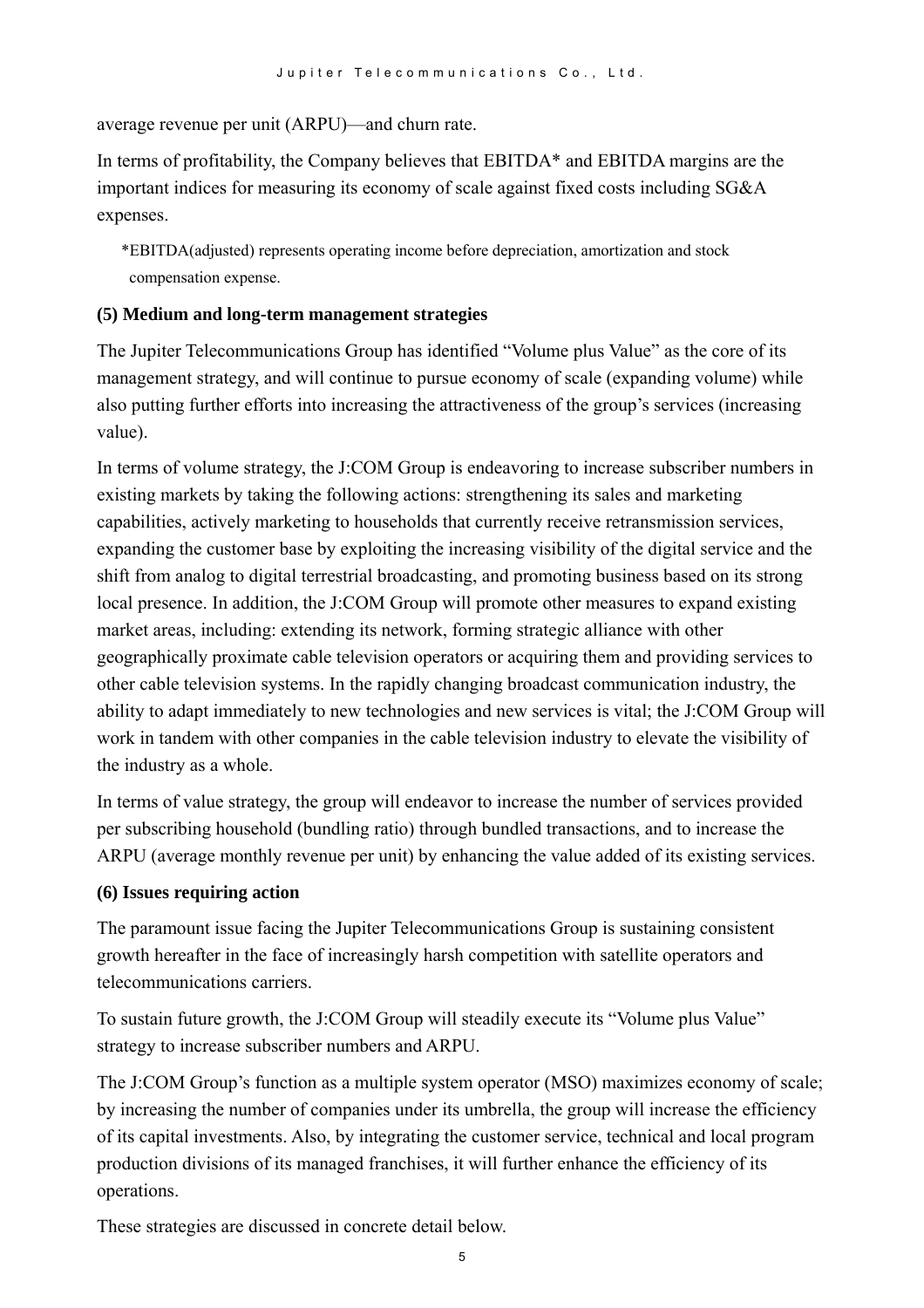#### **Volume strategy**

#### **1) Increasing subscriber numbers in existing service areas**

#### *Strengthening sales and marketing capabilities*

The J:COM Group currently deploys approximately 1,800 persons in direct sales teams that cover the densely populated urban areas of the Kanto, Kansai and Kyushu regions, and also Sapporo. Sales personnel takes a consultative sales approach by meeting customer face-to-face and listening to their needs. To enable sales teams to present information on increasingly complex digital services in a detailed yet easy-to-understand manner, the J:COM Group focuses on two tasks: providing a higher level of training to sales personnel and increasing the percentage of sales personnel employed by managed franchises as full-benefit employees or as contract employees. Moreover, the group is using customer centers—three in the Kanto, and one each in the Kansai, Kyushu and Sapporo—to supplement direct sales activity. At these centers, personnel are equipped not only to respond to inquiries from customers but also to explain services over the phone and to schedule installations. The aim is to attract new subscribers and to sell additional services to existing customers.

To mark its listing on the Jasdaq Securities Exchange on March 23, 2005, the Company changed its corporate logo to J:COM. The colon in J:COM is meant to suggest the Company's role as a connecting point between the customer and the future; it is also meant to symbolize the group's desire to link customers with J:COM, customers with their communities, and families with families through the J:COM "window". It is a new branding concept. In marketing its services hereafter, the J:COM group will stress four key words or phrases which denote the strength of the J:COM Group: "Face to Face", "Fun", "Advanced" and "Reliability and Assurance."

#### *Actively marketing to households that receive retransmission services*

In addition to the J:COM Group's 1.95 million paying customers (total managed franchises as of June 30, 2005), 3.15 million households (total managed franchises as of June 30, 2005) in multiple-dwelling units (MDUs) or in areas affected by signal interference are currently connected to the group's network. The members of these households can view terrestrial broadcasting by using the tuners on their TV sets. The J:COM Group also provides these households with local information through community channels. The community channels represent a potential medium for delivering promotional messages or advertisements on the group's services. Consequently, the J:COM Group has an edge over its competitors in this segment of the market. Moreover, because these households are already connected to the Company's network, initial installation costs can be kept below what they would have otherwise been. The J:COM Group exploits these advantages by promoting bulk contracts called "J:COM IN THE ROOM" for MDUs to convert them into a stable revenue source. This represents a different approach from a conventional way of marketing targeted at individual customer, for our sales staff proposes MDUs' owner or management association to make the entire households living in the MDUs to subscribe to our service in bulk. The bulk contract volume has been increasing steadily since March 2005, since it fulfills the owners' needs to raise the MDUs' asset value and increase rent revenue by shortening vacancy period. Another effects that J:COM Group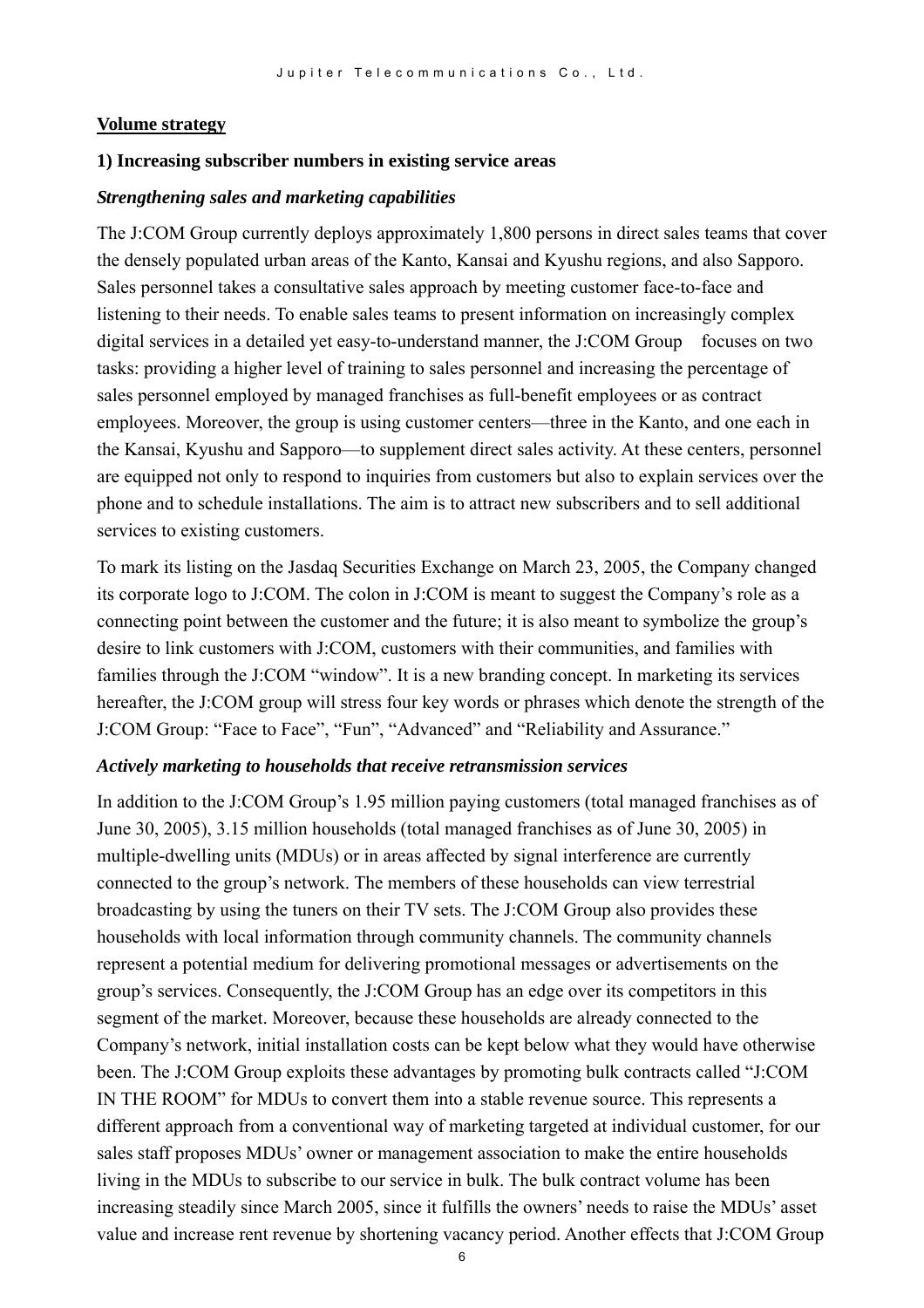can expect from the bulk contract include prevention of competitors' entering into the market and reduction of cancellation rate at MDUs that was subject to frequent cancellation. The Company will propel the marketing activities of the bulk contract for MDUs owners through strengthening bundled service of J:COM TV and J:COM NET.

## *Expanding the customer base by exploiting the increasing visibility of the digital service and the shift from analog to digital terrestrial broadcasting*

The Ministry of Internal Affairs and Communications has mandated that all terrestrial television broadcasting be changed from analog to digital by July 2011. With the announcement of this policy, many terrestrial broadcasters have already begun digital broadcasting in the Kanto, Kansai and Nagoya regions. Ordinarily, those who wish to view terrestrial digital broadcasts must have a special antenna and a digitally adapted television or digital tuner. This is not true of subscribers to the J:COM Group's digital service, who can watch digital broadcasts, including a great number of attractive high-definition programs, by using a digital set top box. As the general public's awareness of terrestrial digital broadcasting increases, the attractiveness of the group's digital service will grow in the eyes of potential customers. This is an opportunity that will be vigorously pursued, and the group will make the most of this chance to increase subscribers to its digital service. In addition to terrestrial digital broadcasts, J:COM offers other digital services through its single set top box, including BS (broadcast satellite) and CS (communications satellite) digital broadcasting, electronic programming guides (EGP), video on demand (VOD), etc.

#### *Promoting business based on strong local presence*

The principal characteristic—and principal strength—of cable television stations is their strong local flavor, their close ties to the communities they serve. So the Company has taken a two-pronged approach in each market: concentrating functions that contribute to economies of scale within the MSO; and, at the same time, assigning staff who are intimately familiar with the area to handle local operations at managed franchises, assuring that sales, marketing and customer service suit the conditions and environment of each locale. The managed franchises also produce and broadcast community channels that cover local governmental events and topics relating to the local community. Also, in conjunction with program suppliers, each of the managed franchises organizes various local events that target mainly its local customers.

To promote a sales approach that is increasingly locally oriented, the J:COM Group is endeavoring to increase the number of sales persons hired locally and to increase the ratio of local hires who become full-benefit employees of its managed franchises. The group is also endeavoring to provide more effective and in-depth training programs to sales personnel.

The J:COM Group has also established customer centers in each market area in order to respond efficiently to telephone calls and email inquiries from customers because they are manned by personnel familiar with the social and cultural peculiarities of each locale. The technical support centers deployed in each market also provide prompt responses to requests for new installations or troubleshooting.

The J:COM Group firmly believes that promoting business based on its strong local presence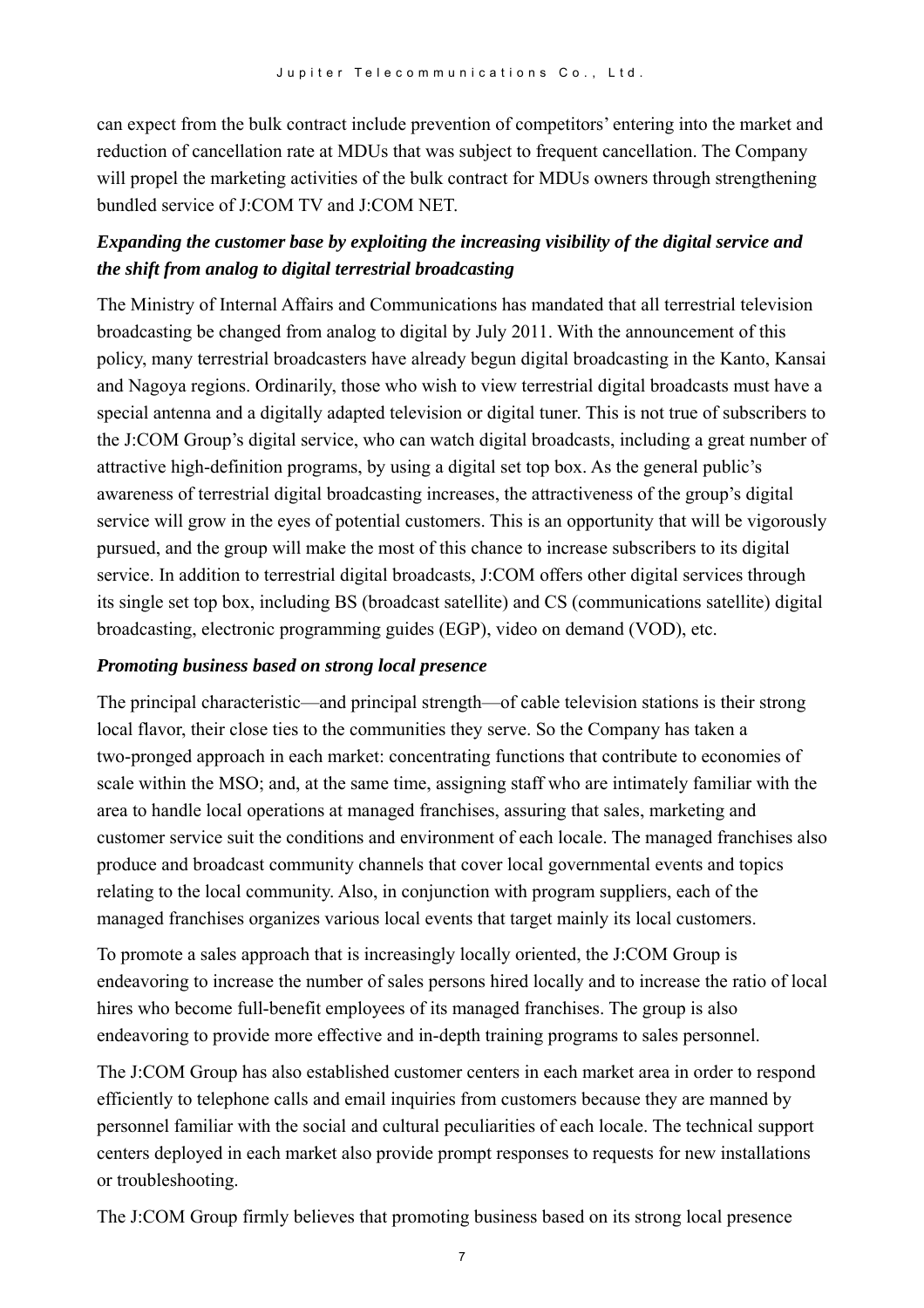strengthens the Company's ties with its customers, local governments and communities, and enhances customer satisfaction.

#### **2) Expanding existing service areas**

#### *Extending the J:COM network*

One of the growth strategies of the J:COM Group is to concentrate resources on extending network in order to increase the number of serviceable households, or "homes passed" ("homes passed" refers to the number of households that can be connected through lines that have been laid for cable television, high-speed Internet access and telephony).

In determining plans for extending network, the J:COM Group takes into account the following factors for the areas being considered: characteristics of the area (percentage of single and multi-dwelling units, etc.), competition with other companies, on-the-ground sales capabilities and investment efficiency, etc.

The J:COM Group will continue to make the extension of network an important part of its management strategy hereafter, and will take vigorous steps to brings these plans to fruition.

## *Forming strategic alliance with other geographically proximate cable television operators or acquiring them*

With the exception of Sapporo, the J:COM Group's managed franchises are concentrated in the Kanto, Kansai and Kyushu regions. Organizing managed franchises by region enables the group to reduce network construction costs and to introduce new services rapidly. This in turn allows the group to provide service to a larger number of customers on the basis of a common operational infrastructure—an infrastructure comprising station operations, sales, technical support, and customer service. Given the characteristics of the industry—the large number of small companies involved, increasing competitive pressures from both inside and outside the industry and the larger investments demanded by the shift to digital broadcasting, etc.—the J:COM Group believes that smaller cable television stations will begin moving toward mergers or alliances with companies that have larger managerial resources.

The J:COM Group will pursue equity-based alliances with small and medium-sized independents that are operating in areas close to its own stations. Or, if the opportunity arises, it will pursue friendly acquisitions of such stations.

#### *Providing services to other cable television stations*

Jupiter Telecommunications will also seek to enhance its revenues by providing services to unrelated cable television stations. These services will include cable television digital distribution and primary IP telephony.

In terms of the former, the Company has already begun providing digital broadcasting, pay-per-view (PPV) and other digital services to two operators affiliated with Mediatti Communications, Inc. In terms of the latter, the Company, @NetHome Co., Ltd. (our 100% subsidiary), and Mediatti Communications, Inc. have together reached a basic agreement for @NetHome to provide wholesale primary IP telephony services to Mediatti, based on Jupiter's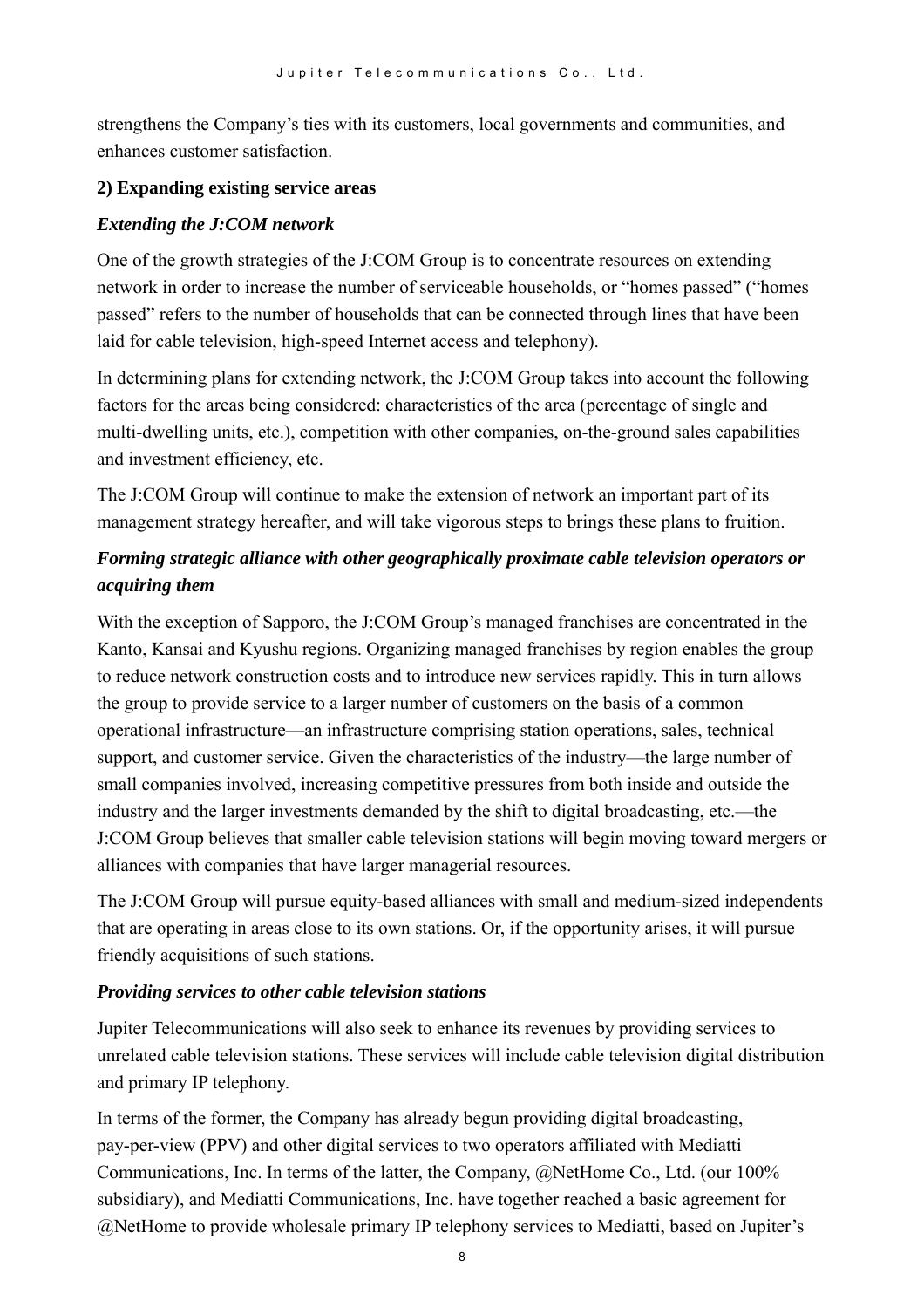know-how in primary IP telephony services.

The J:COM Group recognizes that the ability to adapt rapidly to new technologies and services in a rapidly changing broadcast telecommunications industry is important. At the same time, it believes that, in order to resist competitive inroads from other companies, it is vital to collaborate with other cable television companies over broad geographical areas to increase the entire industry's presence. As a part of this strategy, Jupiter Telecommunications has decided to make an investment in Japan Digital Service Corp. (JDS), an operator of a broad-area distribution network for cable television providers. Consequently, starting this autumn the J:COM Group is scheduled to begin using the nationwide optical transmission network that JDS is developing in the Tokyo-Nagoya-Osaka-Fukuoka corridor, enabling the J:COM Group to offer CS digital programming to its digital service subscribers without relying on satellites. In concert with JDS, the J:COM Group will build a platform that enables cable television operators to provide highly individualized programming, which ranges from CS high-definition broadcasting to shows with local content.

#### **Value strategy**

## **1) Increasing the number of services provided per household (bundling ratio) through bundled transactions**

The Company believes that the J:COM Group's bundled service, in which the three services provided by the group (J:COM TV, J:COM NET, and J:COM PHONE) are combined into a single package, is superior to similar services provided by other companies in terms of service content and quality, level of customer service, pricing structure, etc. The bundling ratio, which indicates the number of services provided per household, stood at 1.70 (as of June 30, 2005) for all managed franchises. In terms of individual managed franchises, the Higashi-Kanto station of J:COM Kanto Co., Ltd. had a bundling ratio of 2.03; it will be a goal of the Company to increase the bundling ratio for the entire group to levels approaching that of the Higashi-Kanto station hereafter. Another factor in this regard is that, as the bundling ratio increases, the churn rate declines. The J:COM Group will continue to promote bundled transactions.

#### **2) Increasing ARPU by enhancing the value added of existing services**

To increase ARPU, the J:COM Group will aim to enhance value added for its three existing services through higher quality and performance.

The following discussion details the status of current services and the actions being taken to establish new services.

### *Cable television (J:COM TV)*

The J:COM Group began full-fledged marketing of J:COM TV Digital service in April 2004. Subscriber households have grown steadily since the launch of the service, standing at 426,000 households (25.7% of all cable television subscribing households) as of the end of the interim period for the year under review. The group provides this digital service at a monthly rate of 4,980 yen (including rental costs for the set top box), which is 1,000 yen higher than the charge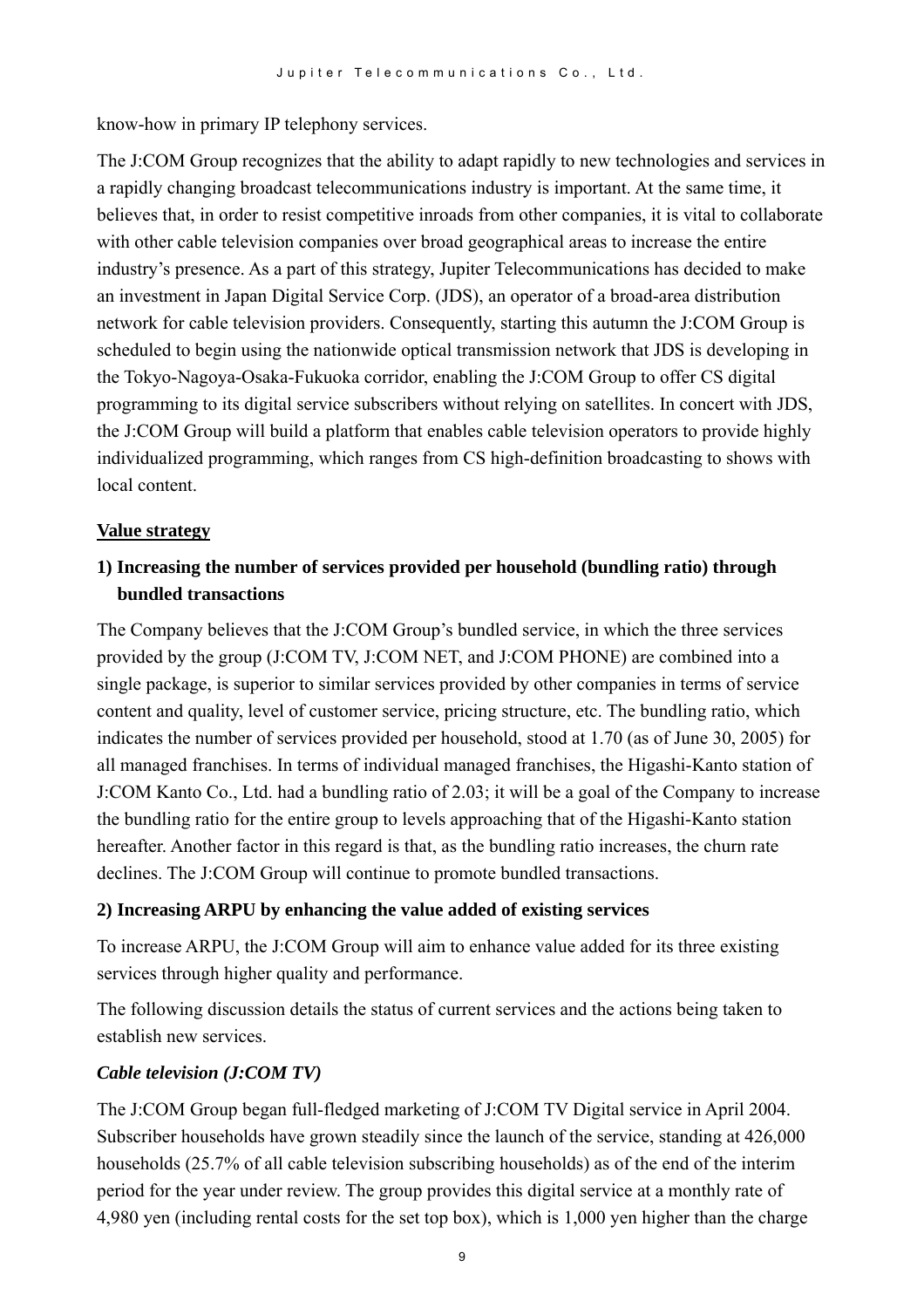for its analog J:COM TV. Hence, promoting the shift to digital services contributes to a higher average revenue per customer. In the J:COM TV Digital service, subscribers can choose a basic package that offers substantial value, including terrestrial digital and BS digital broadcasts, with their large offerings of high-definition programs, as well as CS digital broadcasting, which features carefully selected and highly attractive specialty channels. The basic package also includes electronic programming guides (EPG), many premium channels that are available on a monthly basis, and a pay-per-view (PPV) service, where subscribers pay only for the programs watched. In addition, the group began a video-on-demand (VOD) service (J:COM On Demand) through all of its managed franchises from July 1, 2005; J:COM On Demand enables viewers to select and watch programming whenever they want. The VOD service is one example of an interactive digital service that takes maximal advantage of the Company's broadband network; and it is a service that cannot be duplicated by satellite TV operators.

Finally, the group has plans to begin a digital video recording (DVR) service by the end of the year, which will feature a built-in hard disk in its set top box capable of recording high-definition broadcasts.

### *High-speed Internet access (J:COM NET)*

Through alliances with the Internet service providers @NetHome Co., Ltd. and Kansai Multimedia Service Co., Ltd. (our affiliated company of which we own 25.75% share), the J:COM Group provides a high-speed Internet access service with access speeds of 8 Mbps and 30 Mbps.

The primary market for J:COM Group's Internet service is a family. To ensure their satisfaction, J:COM endeavors continually to expand and broaden the basic offerings of J:COM NET. As a result, the basic Internet package permits five email accounts to be opened free of charge and offers a wide array of security services, virus scanning, parental control software<sup>[1](#page-9-0)</sup>, and etc. The Company has also started offering a modem that fits in wireless LAN as a part of home working services. J:COM plans to continue to add a variety of applications based on new technology as these become available.

For customers who require even higher-speed Internet access, the Company plans to launch a new service called "J:COM NET Hikari" in the fall to residents of MDUs. Using a modem developed based on a technology called c.LINK, the new service will offer access speeds of up to 100 Mbps.

### *Telephony service (J:COM PHONE)*

 $\overline{a}$ 

The J:COM Group's telephony service differs from the IP telephony services provided by a number of Internet service providers in that it offers virtually similar quality to the fixed phone services of Nippon Telegraph and Telephone East Corp. and Nippon Telegraph and Telephone

<span id="page-9-0"></span><sup>1</sup> A service that either removes or replaces violent and love scene that parents do not want their children to see and run the scene seamlessly.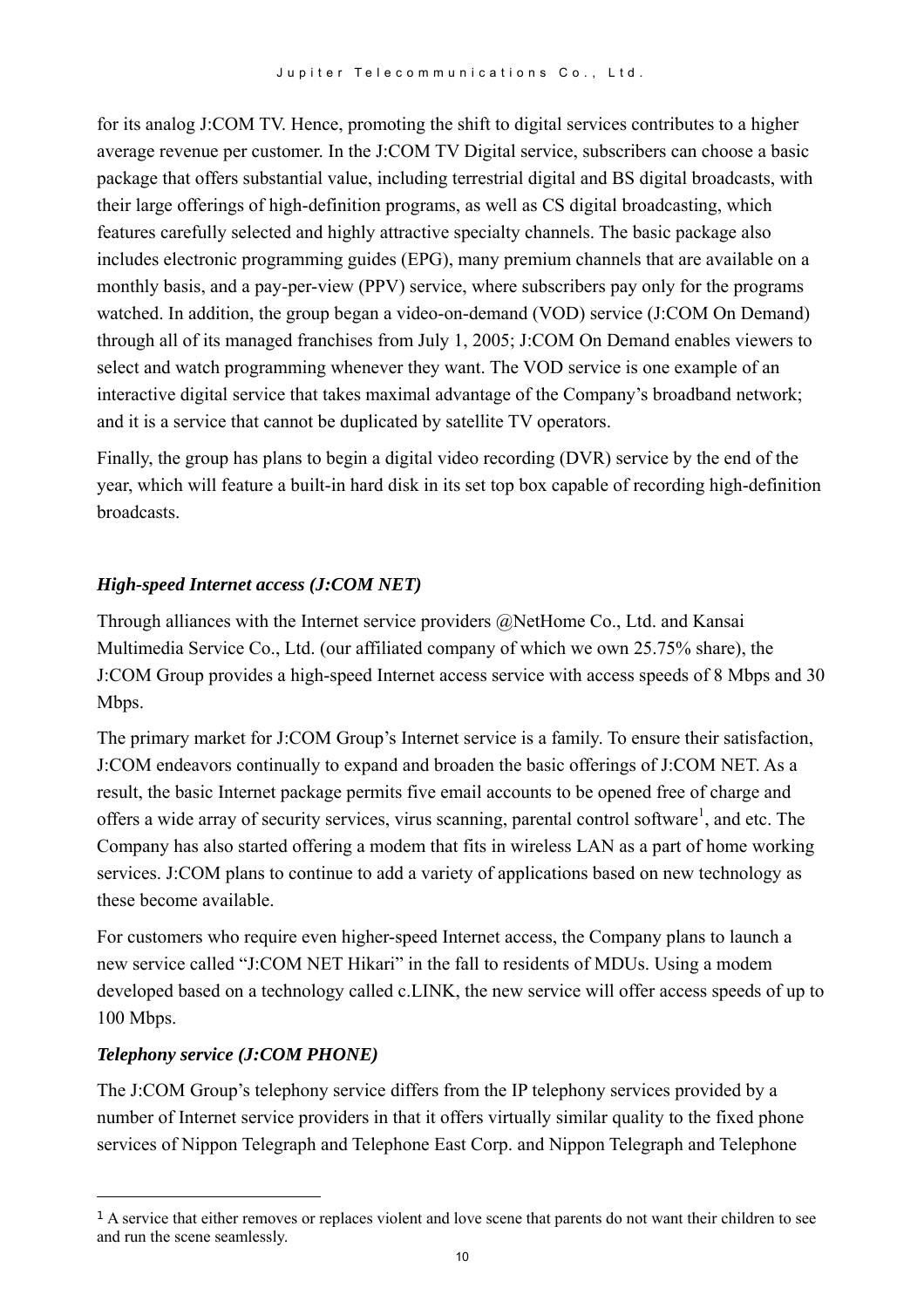#### West Corp.

Previously, the group had been providing primary telephone services that used traditional switching technology. Starting this April, J:COM Sapporo, which did not have telephony service before, began offering fixed-line telephony services using IP technologies. As with the primary telephone services offered by other J:COM companies, this service offers number portability and the ability to place emergency calls (such as 110, 118, 119, etc.). The J:COM Group will also begin providing primary IP telephone services through Chofu Cable Inc. and J:COM Gunma Co., Ltd. that have no telephony service yet. With the commencement of these two services, the J:COM Group will offer cable television, Internet access, and telephony services—the so-called "triple play"—through all of its managed franchises.

#### *Development of new services*

Based on its customer base of 1.95 million households (total managed franchises as of June 30, 2005) and other resources—its brand strength, marketing, sales and technical capabilities, customer service infrastructure and billing platforms, etc.—the J:COM Group will continue to develop new services. One example is a collaborative project with a mobile telecommunications carrier, with over 8.8 million subscribers; another is an interactive TV service and home security service that utilizes digital technology's interactivity.

This ability to provide a high value added, reasonably priced lifeline service in a one-stop format through one billing is where the J:COM Group excels; the group believes that increasing customer satisfaction through the provision of such services will generate higher ARPU.

In addition to its "Volume plus Value" growth strategy, the J:COM Group also pursues economy of scale by further exploiting its advantages as an MSO.

In this regard, the group endeavors to reduce costs by eliminating overlapping functions at its managed franchises and slimming down the organization.

Currently, the J:COM Group responds efficiently to telephone and other inquiries from customers at six customer centers. Additionally, at the four monitoring centers that cover its main marketing regions, the J:COM Group has implemented systems-monitoring programs which enable it to constantly monitor its networks. In relation to headend systems, it has 41 offices in operation for analog services, while digital headend functions are designed to cover the entire country with three locations.

Hereafter, the group will strive to increase the efficiency of its technical operations, by integrating the operations of its technical support centers to J:COM Technologies Co., Ltd. (our 100% subsidiary, company name changed from Cable System on 1 July, 2005).This will enable the group to increase the efficiency of its technical operations.

The group also believes that promoting a unified marketing program organized under the J:COM brand will even out SG&A expenses while bringing about more efficient sales promotion activities.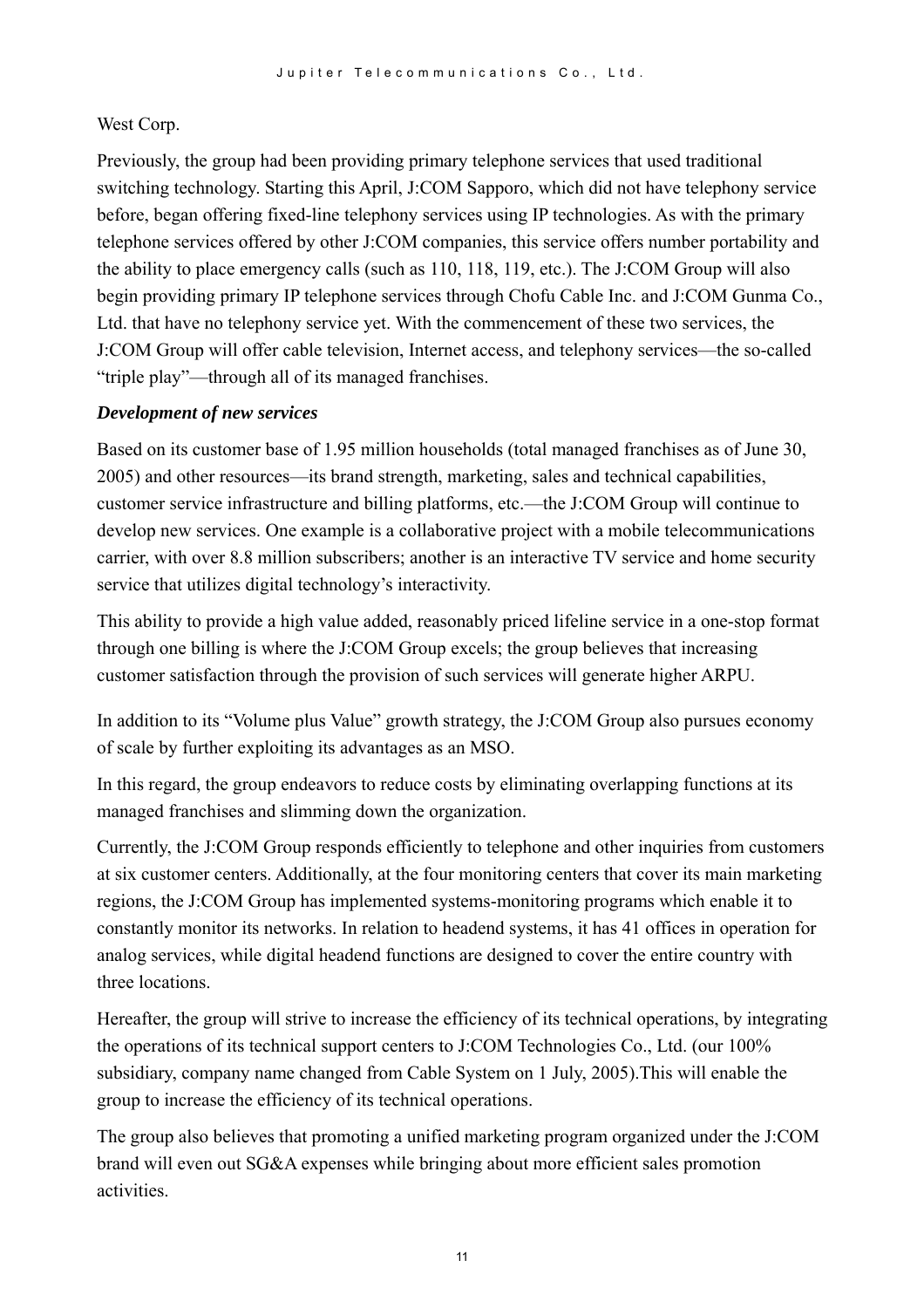Finally, with an expanding base of customers as a backdrop, the J:COM Group intends to use its increasing bargaining power vis-à-vis vendors as a means of acquiring programming and equipment on more advantageous terms.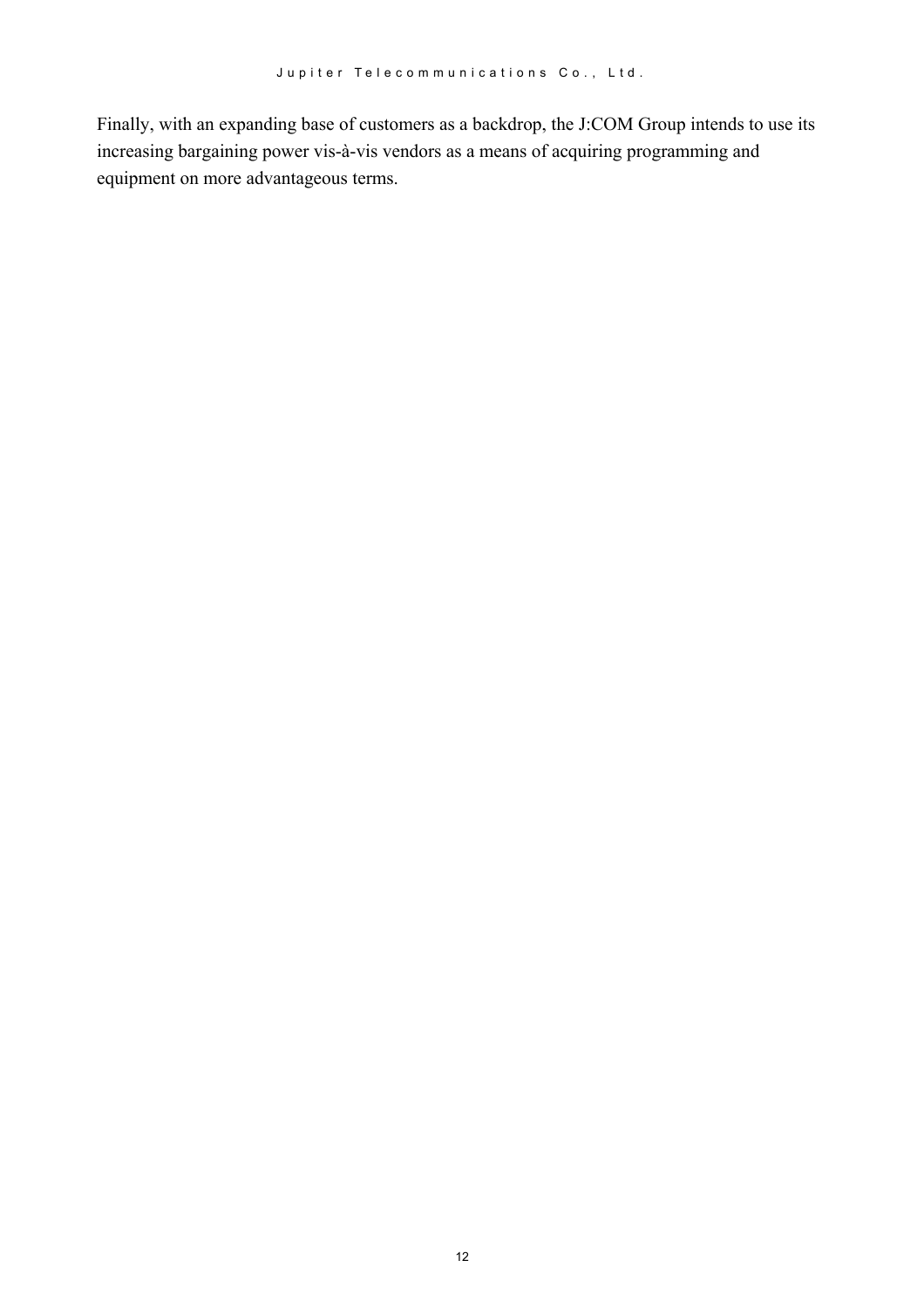# 3.Business Results and Financial Conditions

#### **(1) Business Results (comparisons are year-on-year)**

As of June 30, 2005, RGUs of the Jupiter Telecommunications consolidated Group had increased as follows: cable TV, by 107,100 to 1,546,700 households, high-speed Internet access, by 112,000 to 763,600 households and telephony services, by 185,100 to 807,100 households.

The number of customer connected stood at 1,826,200, an increase of 145,000. The average RGU per customer also increased, standing at 1.71 compared to 1.61 as of the end of the six-month period to June 2004. (Note: the data on RGUs are totals for the Group's consolidated subsidiaries excluding affiliated franchise companies.)

During the six-month period ended June 30, 2005, the Company reported revenue of 86,831 million yen, an increase of 11% (in value terms, an increase of 8,789 million yen). Net income was 10,273 million yen, an increase of 31% (or of 2,411 million yen). Operating income declined by 11% (by 1,380 million yen), due to the recognition of stock compensation costs of 1,985 million yen, which increased because of a higher company stock price. Net income, however, rose because of: (1) lower interest expenses (a decrease of 885 million yen), which resulted from the repayment of debt out of proceeds from the Company's initial public offering and (2) a decrease in income taxes (of 2,697 million yen), which resulted from reversals of valuation allowances that were recognized under deferred tax accounting by a number of subsidiaries.

The following discusses reasons for changes in the major categories of revenues and expenses.

#### ①**Revenue**

#### *Subscription Fees*

Subscription fees increased by 14% (by 9,793 million yen) to 77,945 million yen. Subscription fees increased as follows: cable television by 10% (by 3,524 million yen) to 40,810 million yen, high-speed Internet access by 18% (by 3,374 million yen) to 22,593 million yen and telephony services by 25% (by 2,895 million yen) to 14,542 million yen. In addition to growth in RGU  $(+7\%$  in cable television,  $+17\%$  in high-speed Internet access and  $+30\%$  in telephony services), the increase in cable television subscription revenue was due in part to the increasing proportion of cable television subscribers who subscribe to our digital service, for which we charge a higher fee compared to the analog service, and consolidation of Chofu starting in March 2005. The increase in high-speed Internet subscription fees was attributable in part to increasing penetration of our premium 30Mbps high-speed Internet service, for which we charge our subscribers fees higher than those for our 8Mbps basic high-speed Internet service subscription service. The increase in telephony subscription fees attributable to subscriber growth was partly offset by a decrease in the average monthly telephone call revenue per subscriber. These increases were also partly offset by an increase in the amount of bundling discounts associated with the increase in the number of services per household during the period.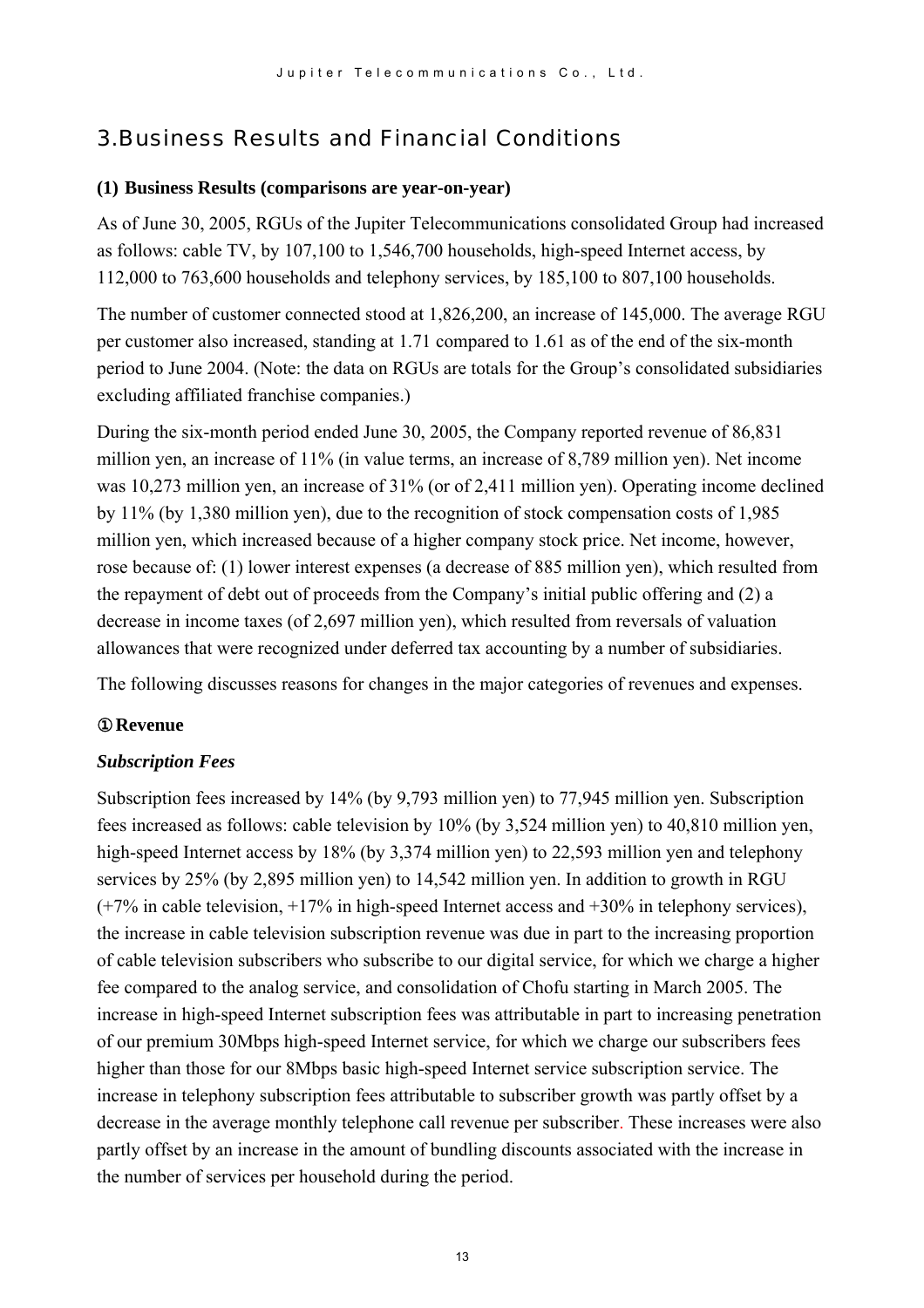#### *Other*

Other revenue decreased by 10% (by 1,004 million yen) to 8,886 million yen, primarily because of a 42% decline (by 1,120 million yen) in installation revenues. The decline in installation revenues was due to lower installation fees charged by the Company in conjunction with marketing campaigns.

#### ②**Operating Costs and Expenses**

#### *Operating and Programming Costs*

Operating and programming costs increased by 8% (by 2,746 million yen) to 35,115 million yen. This increase was primarily attributable to 1.1 billion yen increase in programming costs associated with a larger number of cable television subscribers, 0.6 billion yen increase in network maintenance costs.

#### *Selling, General and Administrative Expenses*

Selling, general and administrative expenses increased by 24% (by 3,546 million yen) to 18,293 million yen. This increase was mainly due to (a) 0.9 billion yen resulting from increased hiring of sales force for future competition, (b) one-time expense of 0.7 billion yen for branding and

(c) other general expenses, marketing and advertising.

#### *Stock Compensation Expenses*

Stock compensation expenses increased by 1,936 million yen to 1,985 million yen. To account for its stock-based compensation plans to employees, the Company uses the intrinsic value method prescribed under Accounting Principles Board Opinion No. 25, "Accounting for Stock Issued to Employees" ("APB No. 25") and FASB Interpretation No. 44, "Accounting for Certain Transactions Involving Stock Compensation—an Interpretation of APB No. 25" ("FIN No. 44"). On the other hand, the Company accounts for stock-based compensation plans to non-employees and employees of nonconsolidated affiliated companies by using the fair market value method, which is prescribed under SFAS No. 123, "Accounting for Stock-Based Compensation," and under Agreement 00-12 of the Emerging Issues Task Force, "Accounting by an Investor for Stock-Based Compensation Granted to Employees of an Equity Method Investee" ("EITF 00-12").

The increase in stock compensation expenses during the six-month period ended June 30, 2005 resulted from an appreciation of the Company's stock price following its IPO in March. As of the end of June 2005, the Company's share price (= fair value) stood at 93,700 yen per share, which for the first time brought fair value above the 80,000 yen exercise price on the Company's options. Consequently, the Company recognized as an expense the intrinsic value (i.e., the difference between fair value and exercise price) of vested options held by directors and employees of the Company and by the employees of the Company's consolidated subsidiaries.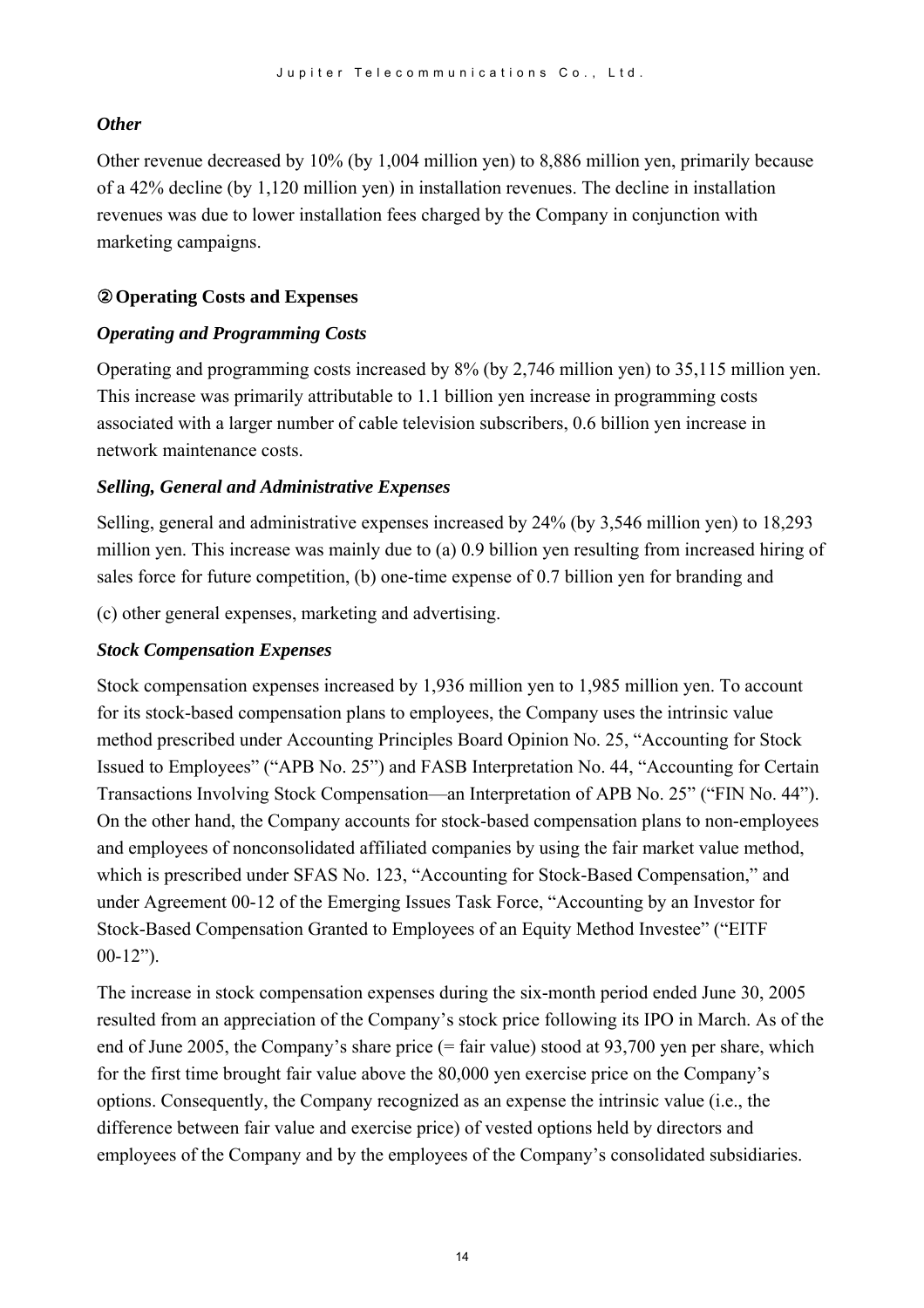#### *Depreciation and Amortization*

Depreciation and amortization expenses increased by 10% (by 1,941 million yen) to 20,585 million yen. The increase primarily reflected installations of equipment for new customers, and expansions and upgrades of the Company's network.

#### ③**Other Costs and Expenses**

#### *Interest Expense (Net)*

Net interest expense decreased by 23% (by 885 million yen) to 2,979 million yen. This resulted mainly from a decrease in the Company's total indebtedness including capital leases by 77,342 million yen (a 30% decline). The majority of this decrease occurred in August 2004, as a result of the repayment of ¥30,000 million of debt owed to our principal shareholders from the proceeds of equity contributions, and in March 2005 as a result of the repayment of our ¥50,000 subordinated loan facility following our successful initial public offering.

#### *Minority Interest in Net Income*

Minority interest in net income decreased by 53% (by 186 million yen) to 168 million yen. This was primarily because of adjustments required following the merger of three consolidated subsidiaries into J:COM Chiba.

#### *Income Taxes*

Income taxes were an expense of 2,697 million yen for the six months ended June 30, 2004 and a benefit of 2,067 million yen for the six months ended June 30, 2005. Despite an increase in taxable income for eight subsidiaries that had no tax loss carryforwards, the Company recognized 3,921 million yen in deferred tax benefits at three consolidated subsidiaries with tax loss carryforwards. This was accomplished through the reversal of valuation allowances for which the related deferred tax assets were considered realizable in future years.

#### **(2) Financial situation**

As of June 30, 2005, cash and cash equivalents ("cash") stood at 50,576 million yen, an increase of 304% (of 38,057 million yen) compared to cash as of June 30, 2004.

The following is a summary of cash flow during the interim period ended June 30, 2005.

#### *Cash Flows from Operating Activities*

Net cash provided by operating activities amounted to 27,323 million yen, an increase of 2,900 million yen compared to net cash provided in the previous period of 24,423 million yen. This was primarily the result of a 2,496 million yen increase in operating income before depreciation, amortization and non-cash stock compensation charges.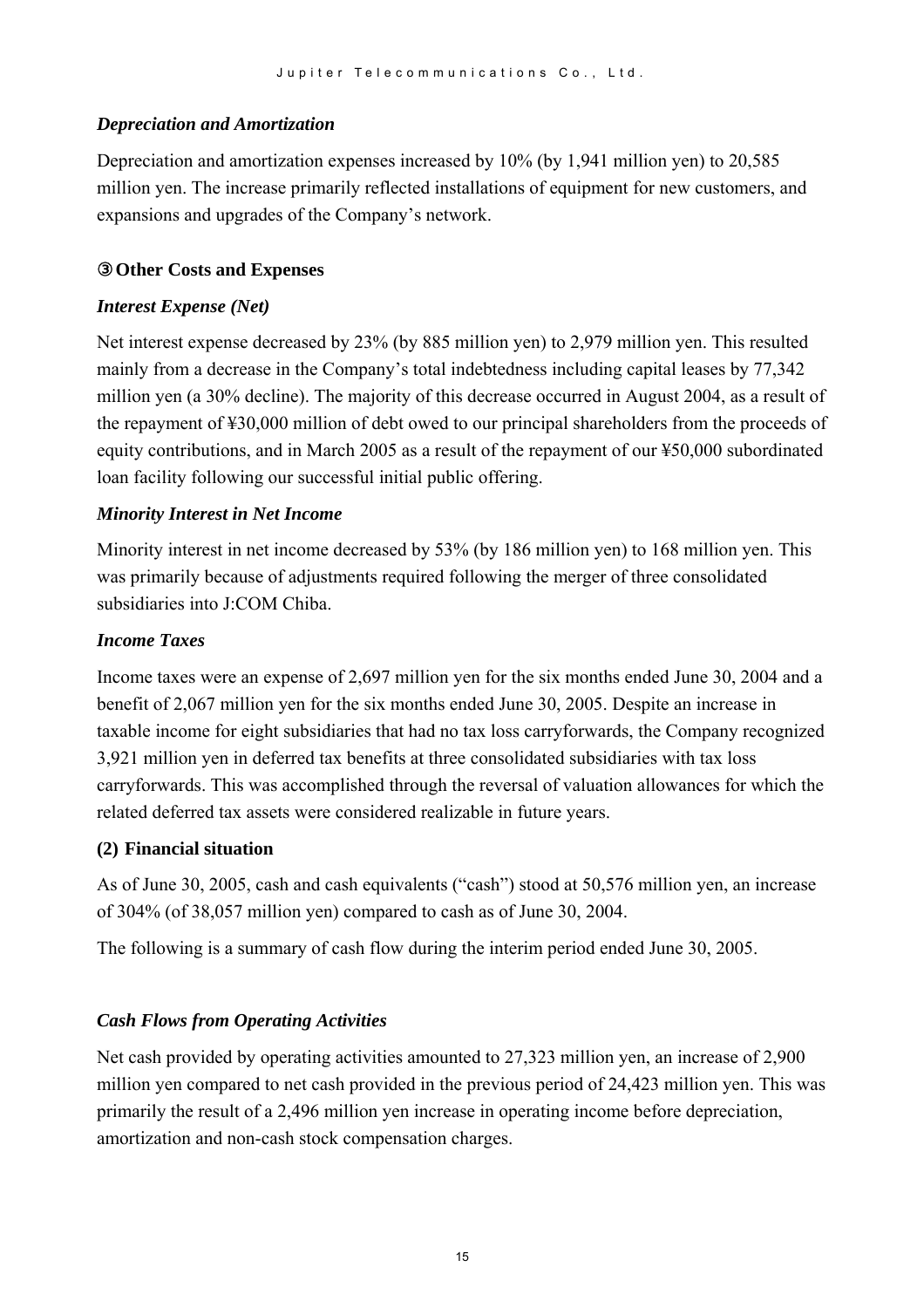#### *Cash Flows from Investing Activities*

Net cash used in investing activities amounted to 19,914 million yen, an increase of 1,233 million yen compared to net cash used in the previous period of 18,681 million yen. This was primarily the result of a 1,154 million yen decrease in restricted cash balances that had been required under the terms of a previous credit facility and of a 779 million yen increase in capital expenditures (from 14,845 million yen for the six months ended June 30, 2004 to 15,624 million yen for the six months ended June 30, 2005). These uses were partially offset by a net decrease of 607 million yen in amounts spent on acquisitions of minority interests in new and existing consolidated subsidiaries.

#### *Cash Flows from Financing Activities*

Net cash provided by financing activities amounted to 32,747 million yen, an increase of 33,756 million yen compared to net cash used in the previous period of 1,009 million yen. The Company raised 90,642 million yen through its initial public offering and repaid 53,647 million yen in long-term and short-term debt and 5,792 million yen of principal on its capital leases.

#### **(3) Forecasts for the year ending December 2005**

The forecasts (for revenues and net income) that were previously announced by the Company on February 18, 2005 have been updated as follows, with revisions explained.

| Revenue:    | 185,000 million yen (unchanged)                                       |
|-------------|-----------------------------------------------------------------------|
| Net income: | Revised upward from 14,000 million yen to 19,000 million yen. This    |
|             | increase primarily comes from reversal of valuation allowance, partly |
|             | offset by stock compensation expense.                                 |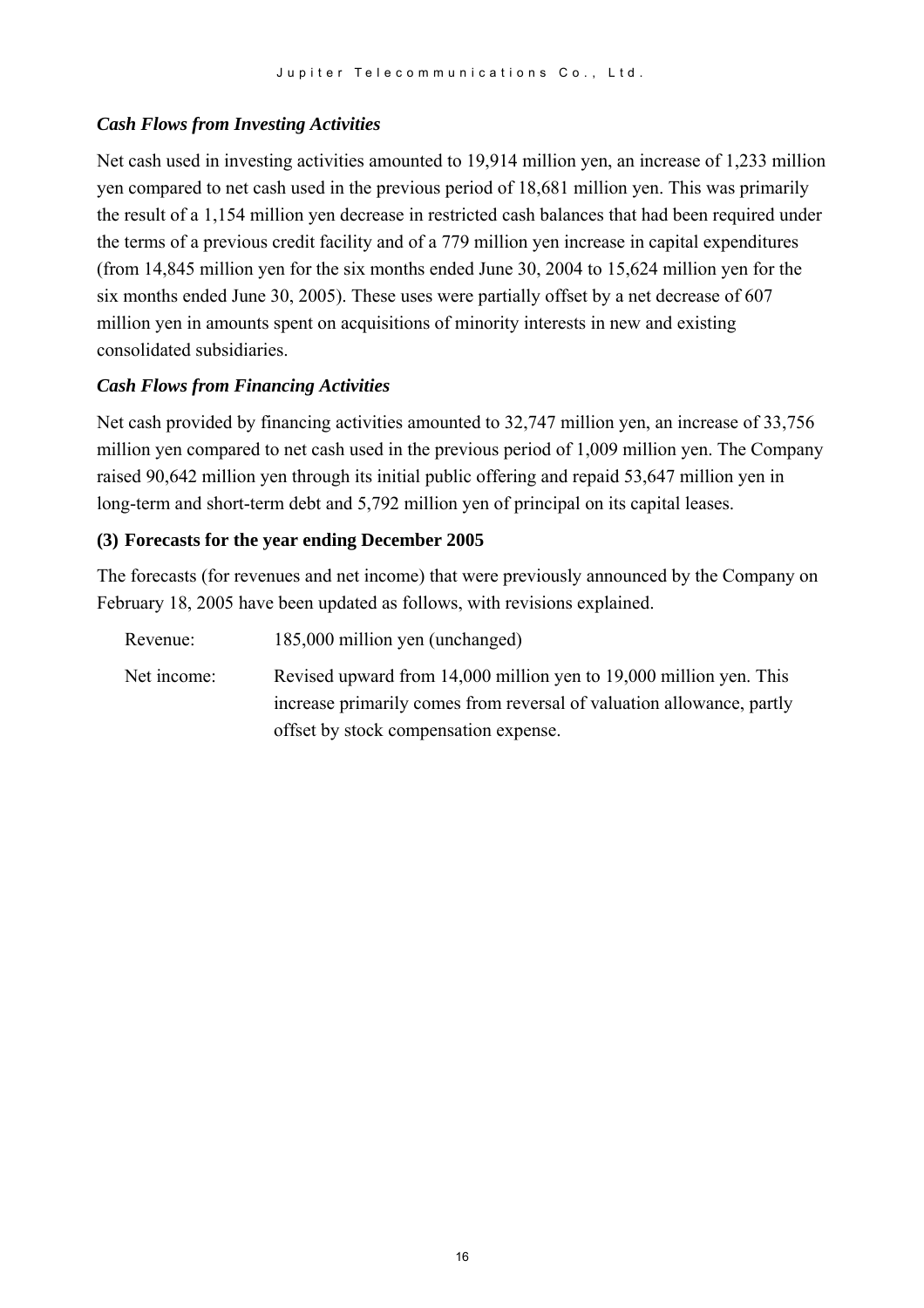# **4.Consolidated interim Financial Statements**

#### **JUPITER TELECOMMUNICATIONS CO., LTD. AND SUBSIDIARIES**

## **CONSOLIDATED STATEMENTS OF OPERATIONS**

| <b>Account</b>                                                           | Six months ended<br>June 30, 2005 | Six months ended<br>June 30, 2004 | Change    |        | 12 months<br>ended Dec. 31,<br>2004 |
|--------------------------------------------------------------------------|-----------------------------------|-----------------------------------|-----------|--------|-------------------------------------|
|                                                                          | <b>Amount</b>                     | <b>Amount</b>                     | Amount    | (%)    | Amount                              |
| Revenue:                                                                 |                                   |                                   |           |        |                                     |
| Subscription fees                                                        | 77,945                            | 68,152                            | 9,793     | 14.4   | 140,826                             |
| Other                                                                    | 8,886                             | 9,890                             | (1,004)   | (10.2) | 20,520                              |
|                                                                          | 86,831                            | 78,042                            | 8,789     | 11.3   | 161,346                             |
| Operating costs and expenses                                             |                                   |                                   |           |        |                                     |
| Operating and programming                                                | (35, 115)                         | (32, 369)                         | (2,746)   | (8.5)  | (53, 870)                           |
| costs<br>Selling, general and<br>administrative                          | (18, 293)                         | (14, 747)                         | (3, 546)  | (24.0) | (44, 227)                           |
| Stock compensation                                                       | (1,985)                           | (49)                              | (1,936)   |        | (84)                                |
| Depreciation and amortization                                            | (20, 585)                         | (18, 644)                         | (1,941)   | (10.4) | (40, 573)                           |
|                                                                          | (75, 978)                         | (65, 809)                         | (10, 169) | (15.5) | (138, 754)                          |
| Operating income (loss)                                                  | 10,853                            | 12,233                            | (1,380)   | (11.3) | 22,592                              |
|                                                                          |                                   |                                   |           |        |                                     |
| Other income (expenses):                                                 |                                   |                                   |           |        |                                     |
| Interest expense, net:                                                   |                                   |                                   |           |        |                                     |
| <b>Related parties</b>                                                   | (488)                             | (2,206)                           | 1,718     | 77.9   | (4,055)                             |
| Other                                                                    | (2, 491)                          | (1,658)                           | (832)     | (50.2) | (6,046)                             |
| Other income, net                                                        | 285                               | 189                               | 96        | 50.7   | 37                                  |
| Income (loss) before income<br>taxes and other items                     | 8,159                             | 8,558                             | (399)     | (4.7)  | 12,528                              |
| Equity in earnings of affiliates                                         | 215                               | 289                               | (74)      | (25.5) | 610                                 |
| Minority interest in net (income)<br>losses of consolidated subsidiaries | (168)                             | (354)                             | 186       | 52.5   | (458)                               |
| Income before income taxes                                               | 8,206                             | 8,493                             | (286)     | (3.4)  | 12,680                              |
| Income taxes                                                             | 2,067                             | (630)                             | 2,697     |        | (1,859)                             |
| Net income                                                               | 10,273                            | 7,863                             | 2,411     | 30.7   | 10,821                              |
| Per Share data                                                           |                                   |                                   |           |        |                                     |
| Net income per share - basic                                             | 1,770.93                          | 1,678.44                          | 92.50     | 5.5    | 2,221.47                            |
| Net income per share - diluted                                           | 1,768.08                          | 1,678.44                          | 89.64     | 5.3    | 2,221.47                            |
| Weighted average number of<br>ordinary shares outstanding -<br>basic     | 5,801,009                         | 4,684,536                         | 1,116,473 | 23.8   | 4,871,169                           |
| Weighted average number of<br>ordinary shares outstanding -<br>diluted   | 5,810,385                         | 4,684,536                         | 1,125,849 | 24.0   | 4,871,169                           |

(YEN IN MILLIONS, EXCEPT SHARE AND PER SHARE AMOUNTS)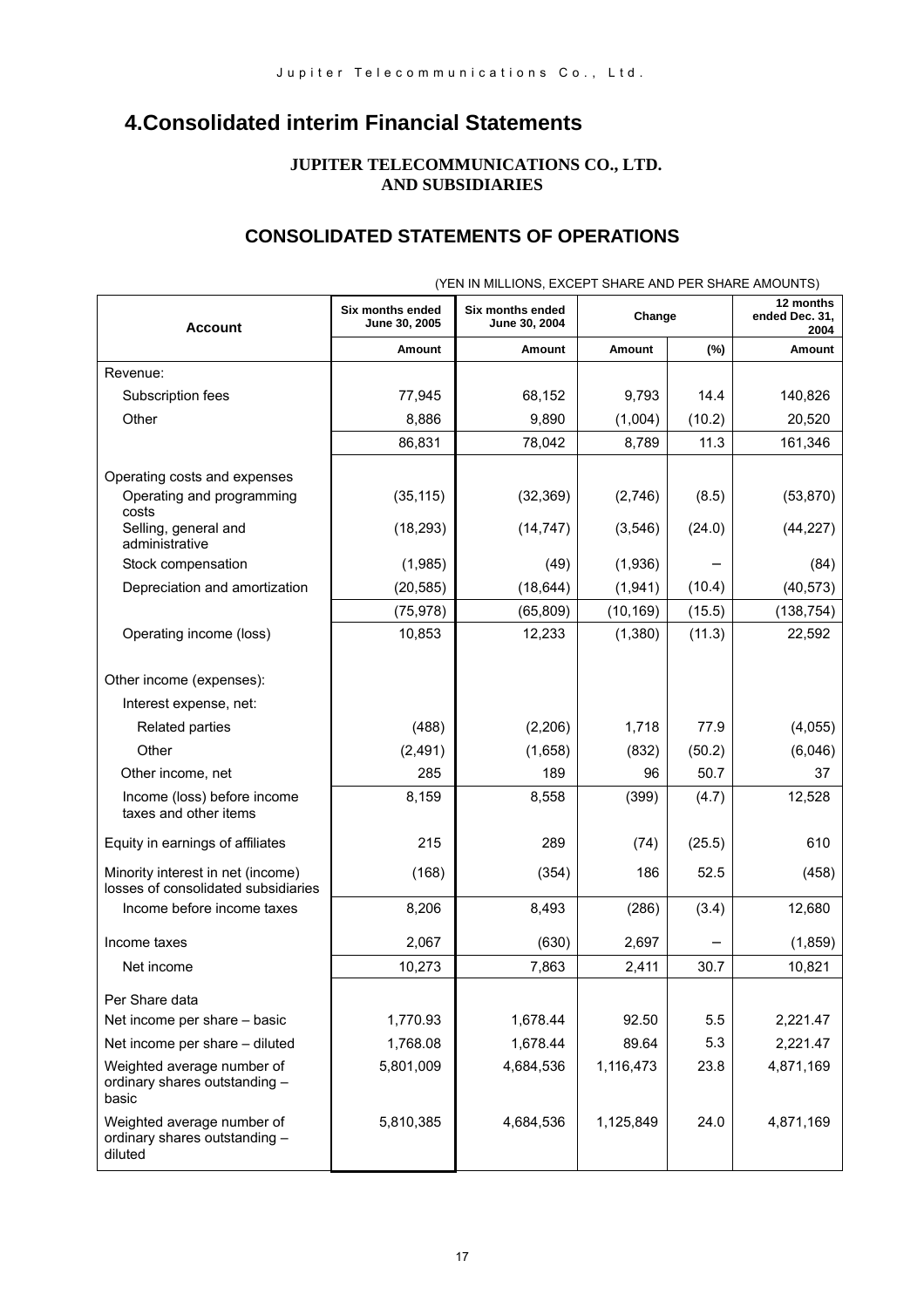#### *(Note)1*

*Fractional rounded makes some differences with sum of breakdown and total in Change column. (Note)2* 

*In February 2005, Liberty Media International, Inc. ("LMI") acquired a controlling interest in the parent company of Jupiter Telecommunications Co., Ltd. ("the Company"), LMI/Sumisho Super Media, LLC. Accordingly, the Company is now a consolidated subsidiary of LMI. Subsequently, LMI became a wholly owned subsidiary of Liberty Global Inc. ("LGI"), whose shares were listed on the Nasdaq Stock Market on June 16, 2005. Consequently, the Company is now a consolidated subsidiary of LGI. To unify the financial statements of subsidiaries of LGI and LMI, the Company reclassified certain expenses from "sales, general and administrative expenses" to "operating and programming costs" for all periods presented. These reclassifications resulted in 6,506 million yen (8.3% of revenues) being moved from the former to the latter category for the six-month period ended June 2004. The main expenses subject to reclassification were subscriber billing costs and customer center-related expenses.*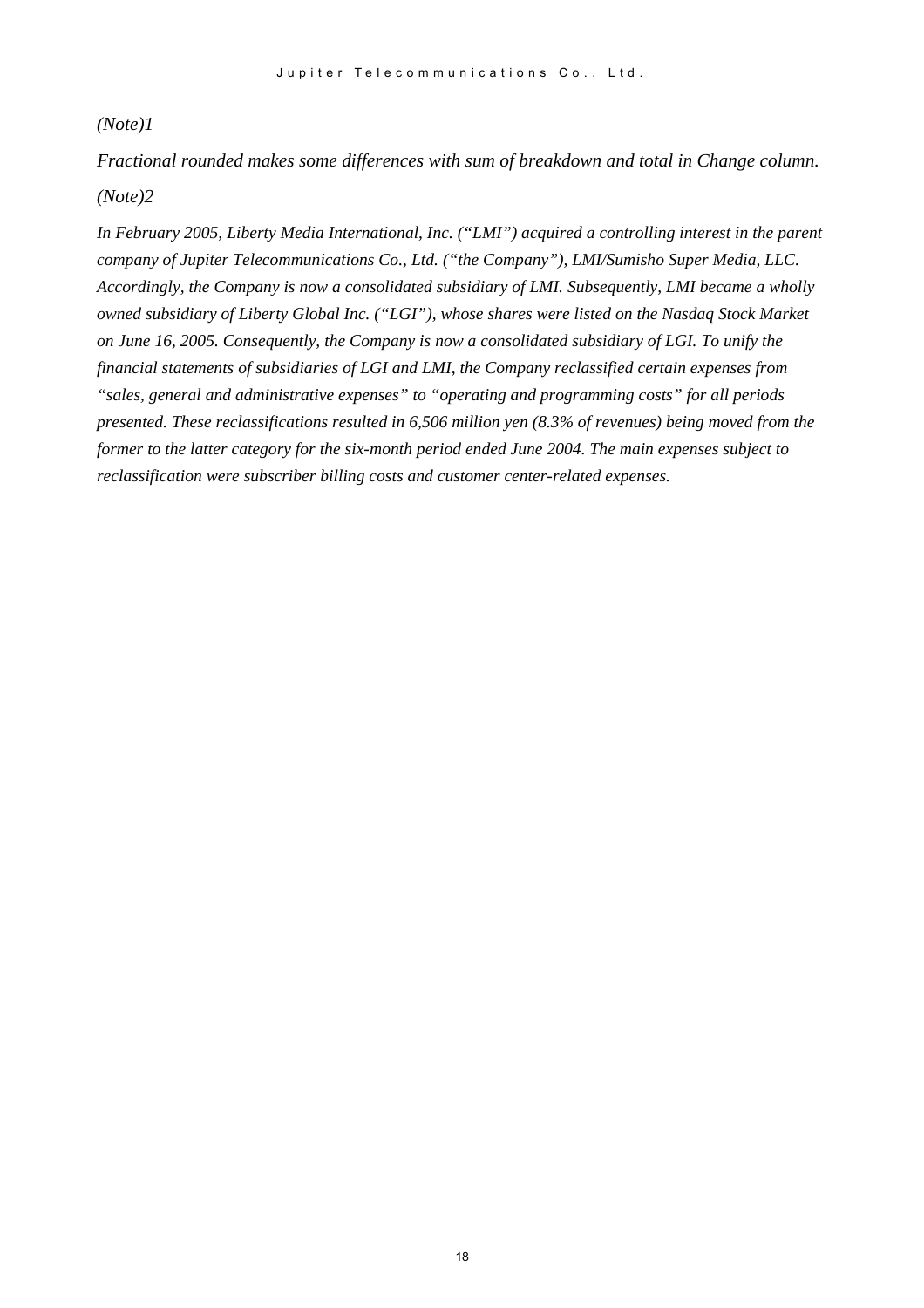#### **JUPITER TELECOMMUNICATIONS CO., LTD. AND SUBSIDIARIES**

## **CONSOLIDATED BALANCE SHEETS**

|                                              |               |                   | (YEN IN MILLIONS) |
|----------------------------------------------|---------------|-------------------|-------------------|
|                                              | June 30, 2005 | December 31, 2004 | Change            |
| <b>Account</b>                               | Amount        | Amount            | <b>Amount</b>     |
| Current assets:                              |               |                   |                   |
| Cash and cash equivalents                    | 50,576        | 10,420            | 40,156            |
| Accounts receivable                          | 8,140         | 8,823             | (683)             |
| Loans to related party                       |               | 4,030             | (4,030)           |
| Prepaid expenses and other current<br>assets | 6,026         | 4,099             | 1,927             |
| Total current assets                         | 64,742        | 27,372            | 37,370            |
| Investments:                                 |               |                   |                   |
| Investments in affiliates                    | 3,851         | 3,773             | 77                |
| Investments in other securities, at cost     | 2,902         | 2,901             | 1                 |
|                                              | 6,753         | 6,674             | 78                |
| Property and equipment, at cost:             |               |                   |                   |
| Land                                         | 1,796         | 1,796             |                   |
| Distribution system and equipment            | 363,752       | 344,208           | 19,544            |
| Support equipment and buildings              | 12,134        | 12,613            | (479)             |
|                                              | 377,682       | 358,617           | 19,065            |
| Less accumulated depreciation                | (119, 533)    | (108, 614)        | (10, 919)         |
|                                              | 258,149       | 250,003           | 8,146             |
| Other assets:                                |               |                   |                   |
| Goodwill, net                                | 142,490       | 140,659           | 1,831             |
| Other                                        | 20,905        | 14,583            | 6,322             |
|                                              | 163,395       | 155,242           | 8,153             |
|                                              | 493,039       | 439,291           | 53,747            |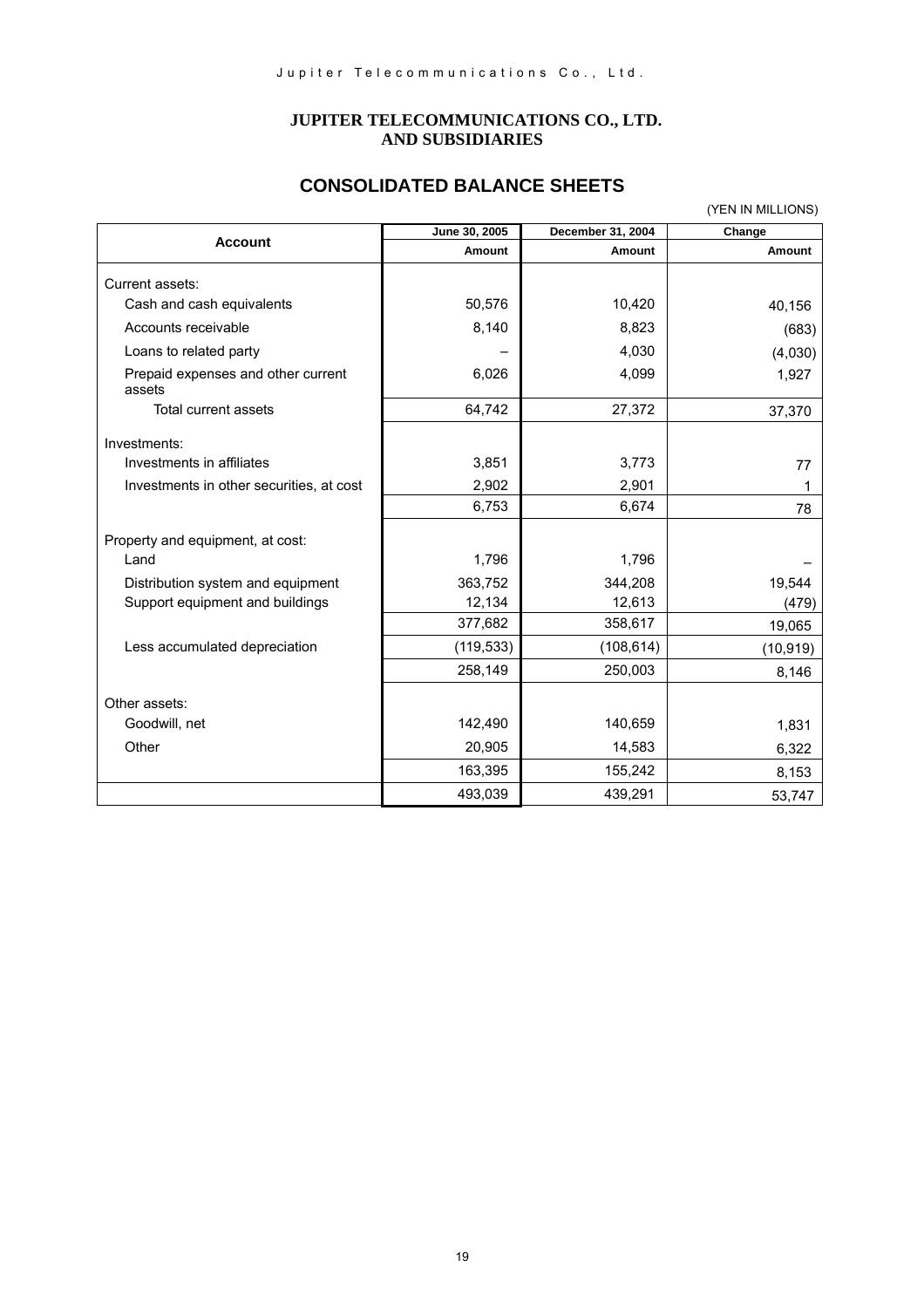| <b>Account</b>                                           | June 30, 2005 | December 31,<br>2004 | Change    |
|----------------------------------------------------------|---------------|----------------------|-----------|
|                                                          | Amount        | <b>Amount</b>        | Amount    |
| Current liabilities:                                     |               |                      |           |
| Short-term loans                                         | 250           | 250                  |           |
| Long-term debt-current portion                           | 9,027         | 5,386                | 3,641     |
| Capital lease obligations-current<br>portion             |               |                      |           |
| Related parties                                          | 8,583         | 8,237                | 346       |
| Other                                                    | 1,183         | 1,292                | (108)     |
| Accounts payable                                         | 14,693        | 17,164               | (2, 472)  |
| Accrued expenses and other liabilities                   | 7,660         | 6,156                | 1,504     |
| <b>Total current liabilities</b>                         | 41,396        | 38,485               | 2,911     |
| Long-term debt, less current portion                     | 138,762       | 194,088              | (55, 327) |
| Capital lease obligations, less current<br>portion:      |               |                      |           |
| Related parties                                          | 22,068        | 19,715               | 2,353     |
| Other                                                    | 2,202         | 2,561                | (359)     |
| Deferred revenue                                         | 42,573        | 41,699               | 874       |
| Severance and retirement allowance                       | 2,894         | 2,719                | 175       |
| Redeemable preferred stock of<br>consolidated subsidiary | 500           | 500                  |           |
| Other liabilities                                        | 467           | 180                  | 287       |
| <b>Total liabilities</b>                                 | 250,862       | 299,947              | (49,086)  |
|                                                          |               |                      |           |
| Minority interests                                       | 1,217         | 974                  | 242       |
|                                                          |               |                      |           |
| Shareholders' equity:                                    |               |                      |           |
| Ordinary shares no par value                             | 114,069       | 78,133               | 35,936    |
| Additional paid-in capital                               | 194,626       | 137,931              | 56,695    |
| Accumulated deficit                                      | (67, 413)     | (77, 686)            | 10,273    |
| Accumulated other comprehensive<br>loss                  | (322)         | (8)                  | (313)     |
| Treasury stock                                           | 0             |                      | 0         |
| Total shareholders' equity                               | 240,960       | 138,370              | 102,591   |
|                                                          | 493,039       | 439,291              | 53,747    |

## *(Note)*

*Fractional rounded makes some differences with sum of breakdown and total in Change column.*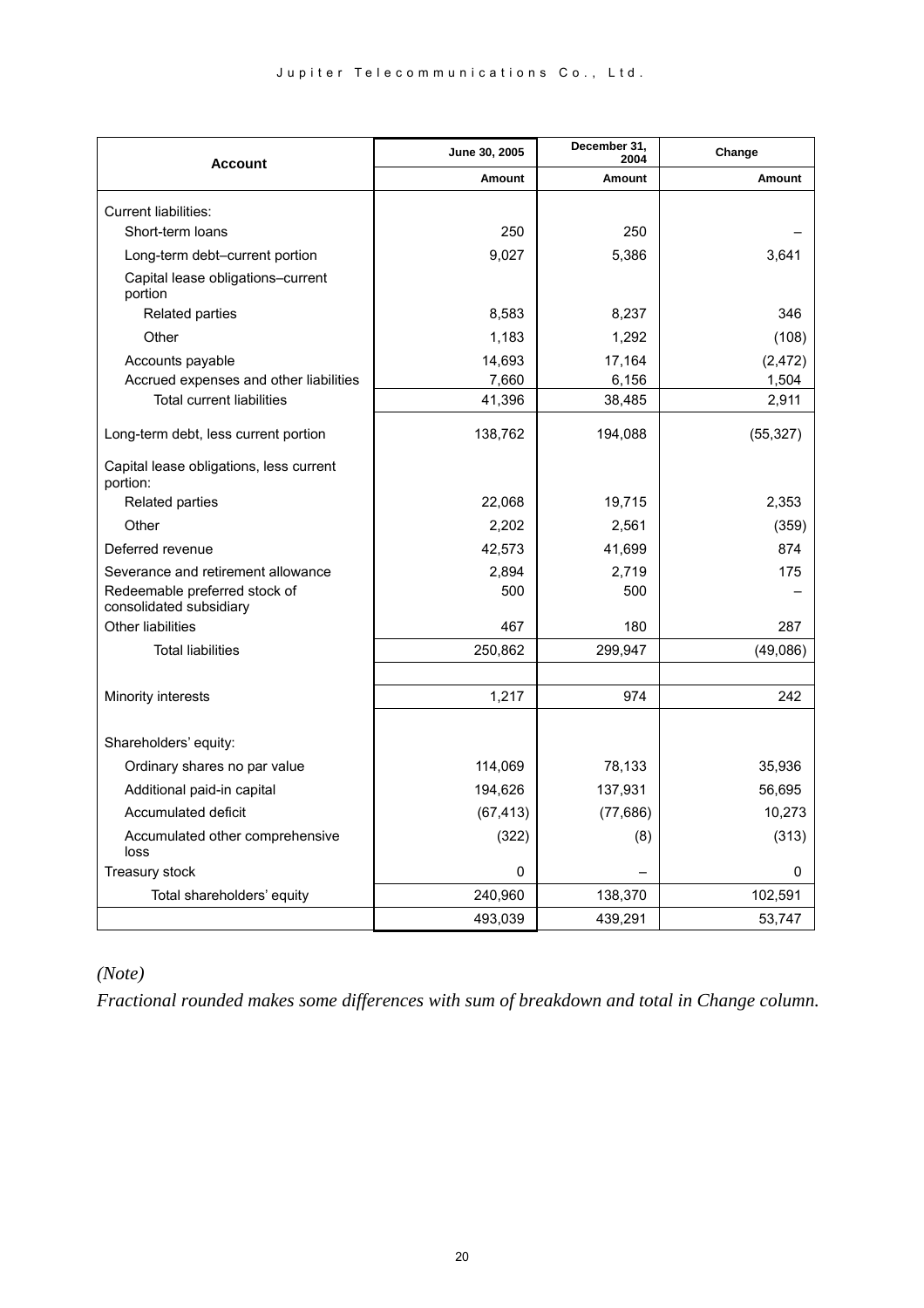#### **JUPITER TELECOMMUNICATIONS CO., LTD. AND SUBSIDIARIES**

## **CONSOLIDATED STATEMENTS OF CASH FLOWS**

|                                                                                             |                                   |                                   | (YEN IN MILLIONS)                |
|---------------------------------------------------------------------------------------------|-----------------------------------|-----------------------------------|----------------------------------|
|                                                                                             | Six months ended<br>June 30, 2005 | Six months ended<br>June 30, 2004 | 12 months ended<br>Dec. 31, 2004 |
| <b>Classification</b>                                                                       | Amount                            | Amount                            | Amount                           |
| Cash flows from operating activities:                                                       |                                   |                                   |                                  |
| Net income (loss)                                                                           | 10,273                            | 7,863                             | 10,821                           |
| Adjustments to reconcile net income (loss) to<br>net cash provided by operating activities: |                                   |                                   |                                  |
| Depreciation and amortization                                                               | 20,585                            | 18,644                            | 40,573                           |
| Equity in earnings of affiliates                                                            | (215)                             | (289)                             | (610)                            |
| Minority interest in net income of consolidated<br>subsidiaries                             | 168                               | 354                               | 458                              |
| Stock compensation expenses                                                                 | 1,985                             | 49                                | 84                               |
| Deferred income taxes                                                                       | (3,644)                           | 97                                | 46                               |
| Provision for retirement allowance                                                          | 154                               | 111                               | 648                              |
| Changes in operating assets and liabilities,<br>excluding effects of business combinations: |                                   |                                   |                                  |
| (Increase)/decrease in accounts receivable,<br>net                                          | 821                               | 534                               | (431)                            |
| (Increase)/decrease in prepaid expenses<br>and other current assets                         | (1,859)                           | (1,051)                           | 5                                |
| (Increase)/decrease in other assets                                                         | (167)                             | (432)                             | 2.444                            |
| Increase/(Decrease) in accounts payable                                                     | (1, 813)                          | (5,267)                           | (1, 185)                         |
| Increase/(decrease) in accrued expenses<br>and other liabilities                            | 1,628                             | 3,708                             | 40                               |
| Increase/(decrease) in deferred revenue                                                     | (593)                             | 102                               | (381)                            |
| Net cash provided by operating activities                                                   | 27,323                            | 24,423                            | 52,512                           |
| Cash flows from investing activities:                                                       |                                   |                                   |                                  |
| Capital expenditures                                                                        | (15, 624)                         | (14, 845)                         | (31, 793)                        |
| Acquisition of new subsidiaries, net of cash<br>acquired                                    | (4, 234)                          | (103)                             | (443)                            |
| Investments in and advances to affiliates                                                   | 90                                | 97                                | (360)                            |
| (Increase)/decrease in restricted cash                                                      |                                   | 1,154                             | 1,773                            |
| Loans to related party                                                                      |                                   |                                   | (4,030)                          |
| Acquisition of minority interest in consolidated<br>subsidiaries                            | (215)                             | (4,953)                           | (4,960)                          |
| Other investing activities                                                                  | 69                                | (31)                              | (69)                             |
| Net cash used in investing activities                                                       | (19, 914)                         | (18,681)                          | (39, 882)                        |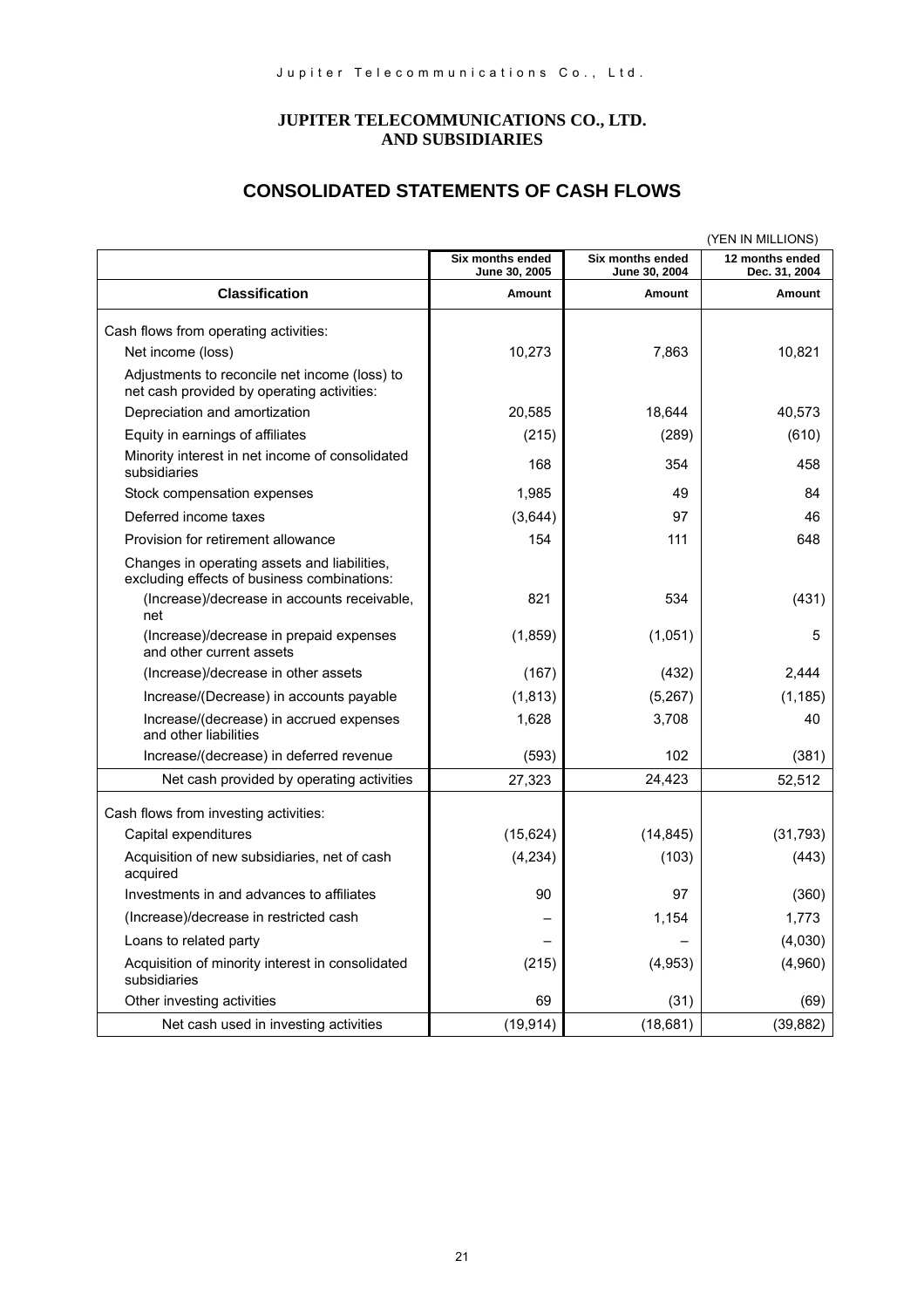|                                                        |                                   |                                   | <b>TEIN IIN IVIILLIUINOT</b>     |
|--------------------------------------------------------|-----------------------------------|-----------------------------------|----------------------------------|
|                                                        | Six months ended<br>June 30, 2005 | Six months ended<br>June 30, 2004 | 12 months ended<br>Dec. 31, 2004 |
| <b>Classification</b>                                  | Amount                            | Amount                            | <b>Amount</b>                    |
| Cash flows from financing activities:                  |                                   |                                   |                                  |
| Proceeds from issuance of common stock                 | 90,642                            |                                   | 30,000                           |
| Net increase in short-term loans                       |                                   |                                   | 250                              |
| Proceeds from long-term debt                           | 1,544                             | 5,302                             | 185,302                          |
| Principal payments of long-term debt                   | (53, 647)                         | (1, 167)                          | (210,098)                        |
| Principal payments under capital lease<br>obligations  | (5, 792)                          | (5, 144)                          | (11, 887)                        |
| Other financing activities                             |                                   |                                   | (3, 563)                         |
| Net cash provided by (used in) financing<br>activities | 32,747                            | (1,009)                           | (9,996)                          |
| Net increase in cash and cash equivalents              | 40,156                            | 4,733                             | 2,634                            |
| Cash and cash equivalents at beginning of year         | 10,420                            | 7,786                             | 7,786                            |
| Cash and cash equivalents at end of term               | 50,576                            | 12,519                            | 10,420                           |

#### (YEN IN MILLIONS)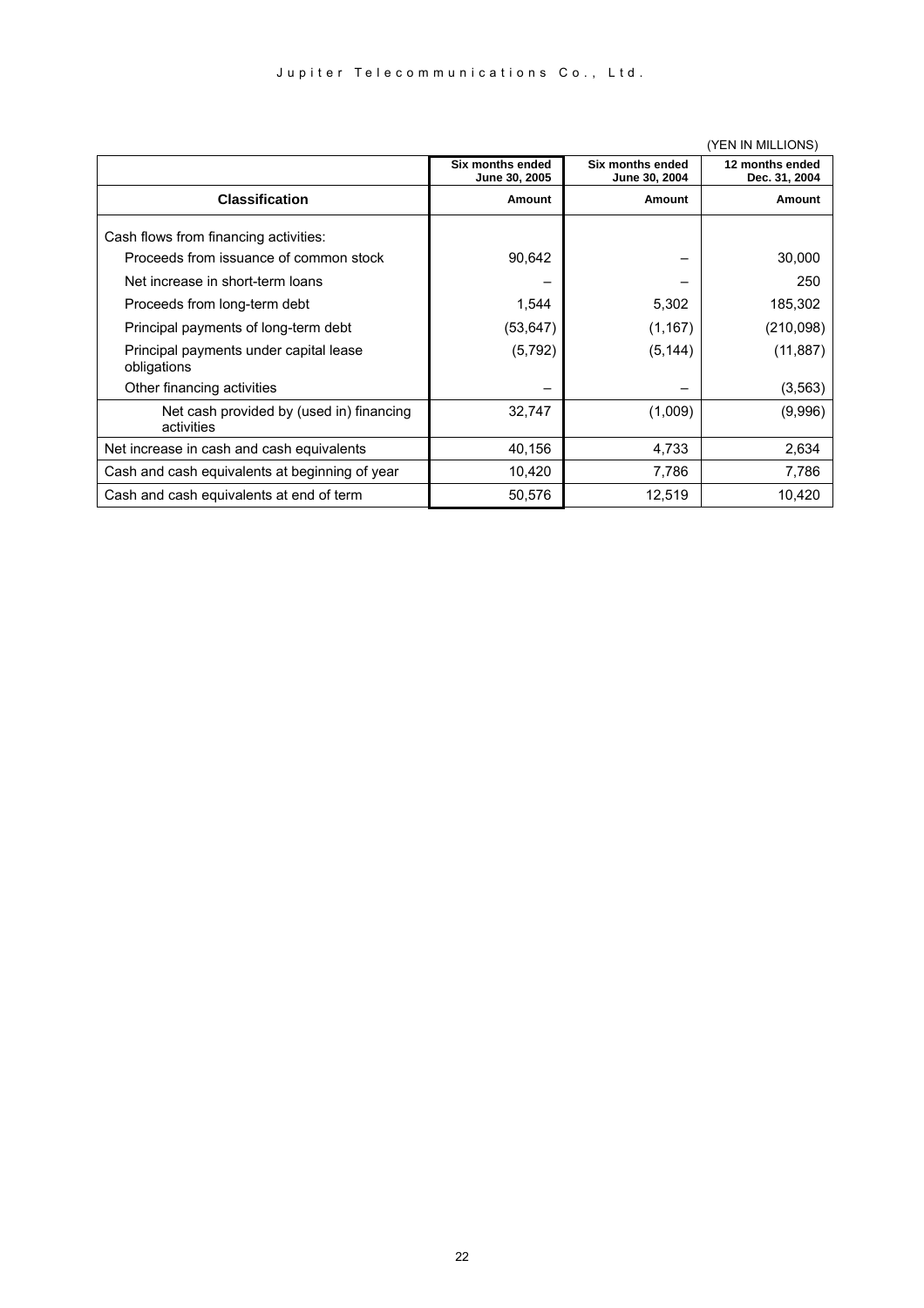#### **Notes to Interim Period Consolidated Financial Statements**

- 1. Scope of consolidation
	- (1) Number of consolidated subsidiaries: 18
	- (2) The names of the Company's consolidated subsidiaries are shown in "1. Status of Jupiter Telecommunications Group".
- 2. Scope of application of equity method
	- (1) Number of equity method affiliates: 6

(2) The names of these affiliates are shown in "1. Status of Jupiter Telecommunications Group".

3. Fiscal year end

The fiscal year end for all consolidated subsidiaries is the same as the date of consolidated closing.

- 4. Significant accounting policies
	- (1) Accounting standards used to prepare interim period financial statements

The Company prepares its interim period consolidated financial statements using terminology, forms and methods of preparation required under accounting principles generally accepted in the United States of America.

(2) Securities valuation standards and valuation method

To value its securities, the Company applies Statement of Financial Accounting Standards ("SFAS") No. 115, "Accounting for Certain Investments in Debt and Equity Securities."

Investments in affiliates (excluding loans): Equity method

Investments in other securities: Cost method

When investments in affiliates and unmarketable stocks decline in value, the Company considers the possibility of recognizing impairment losses if such declines are deemed to be more than temporary.

(3) Valuation standards and valuation methods for derivatives

The Company accounts for derivatives based on SFAS No.133 "Accounting for Certain Derivative Instruments and Hedging Activities" and on SFAS No.138 "Accounting for Certain Derivative Instruments and Hedging Activities―an Amendment to SFAS No. 133". According to SFAS No. 133, as amended, all derivatives must be fairly valued and recognized on the balance sheet as assets or liabilities.

• Derivative instrument designated and effectively active as a fair value hedge: Changes in the fair value of derivative instruments and of the assets or liabilities being hedged are recognized as periodic income/loss.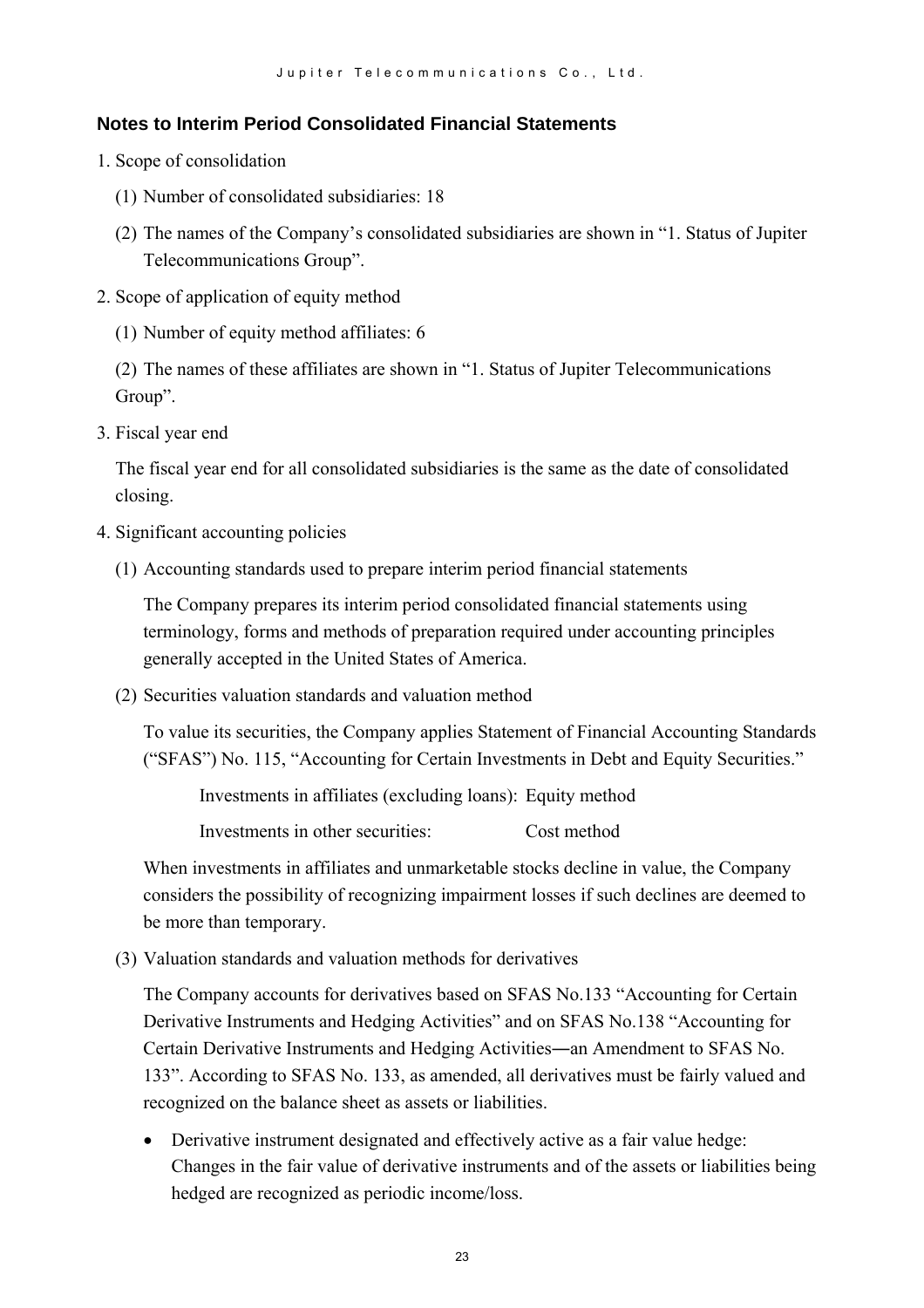- Derivative instrument designated as cash flow hedge—regarding the portion effectively active as a hedge: Until income/losses on the assets or liabilities being hedged are recognized on the income statement, they must be recognized as other comprehensive income/loss.
- Derivative instrument designated as cash flow hedge—regarding the portion that is not effectively active as a hedge: Recognized as periodic income/loss.
- Derivative instruments not designated as hedge: Changes in fair value recognized as periodic income/loss.
- (4) Accounting for long-term assets

For long-term assets other than goodwill, the Company evaluates the need for impairment losses on the basis of SFAS No. 144 "Accounting for Asset Retirement Obligations," which applies to instances when certain portions of book value are deemed unrecoverable or when changes in a situation result in book value becoming unrecoverable.

(5) Depreciation method for tangible fixed assets

The straight-line method is applied.

Useful lives of major assets:

| Distribution equipment:                     | $10 \quad 15 \text{ years}$ |
|---------------------------------------------|-----------------------------|
| Buildings:                                  | 15 $60$ years               |
| Support equipment and buildings: 8 15 years |                             |

(Assets acquired through capital leases are depreciated over periods ranging from 2-21 years.)

(6) Valuation standards and valuation methods for goodwill

The Company recognizes as goodwill the difference between costs of acquisition of CATV companies and the estimated fair value of the net assets of applicable companies.

In accordance with SFAS No. 142, "Goodwill and Other Intangible Assets," the Company conducts an impairment test once each year or whenever an event occurs that suggests the possibility of impairment.

(7) Amortization of software

The "Other assets-other" account in the consolidated balance sheet includes internally used software, which the Company amortizes using the straight-line method based on estimated useful life within the Company (less than 5 years).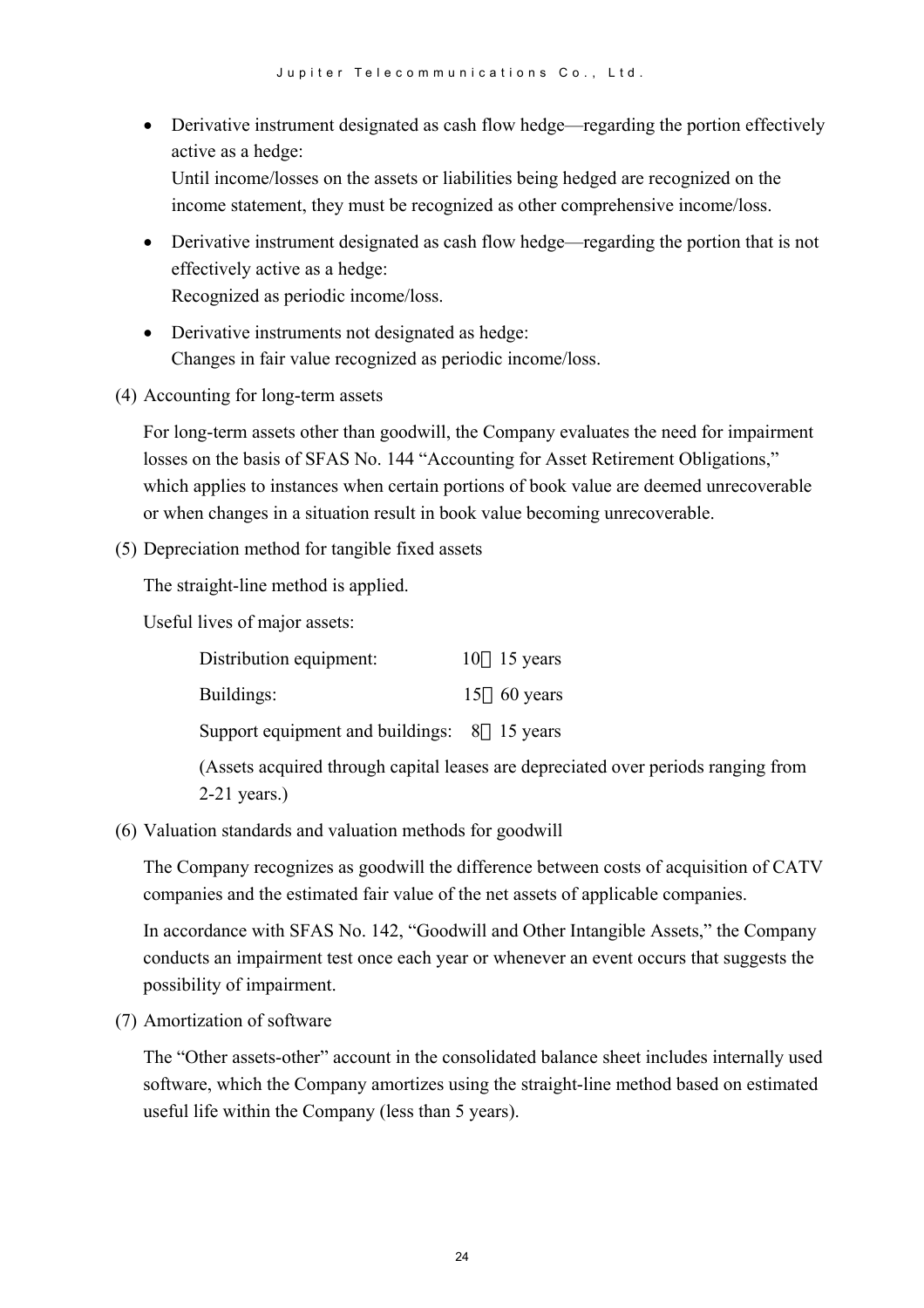- (8) Standards for recognition of important allowances
	- 1) Bad debt allowance

The Company calculates a bad debt allowance on the basis of actual loss ratios of previous years. It also recognizes estimated uncollectible amounts when such allowances are required (including when payments are due from companies that have gone bankrupt).

2) Severance and retirement allowance

The Company has an unfunded defined-benefit pension plan, for which it recognizes retirement allowance expenses in accordance with SFAS No. 87 "Employer's Accounting for Pensions."

(9) Lease transactions

The Company accounts for leases in accordance with SFAS No.13 "Accounting for Leases."

(10) Amortization of goodwill

Please refer to item (6) above.

(11) Consumption tax treatment

The Company applies the "tax exclusion method" for consumption taxes (where consumption taxes are excluded from income and expense on the income statement, and payables and receivable are recognized net of consumption taxes on the balance sheet).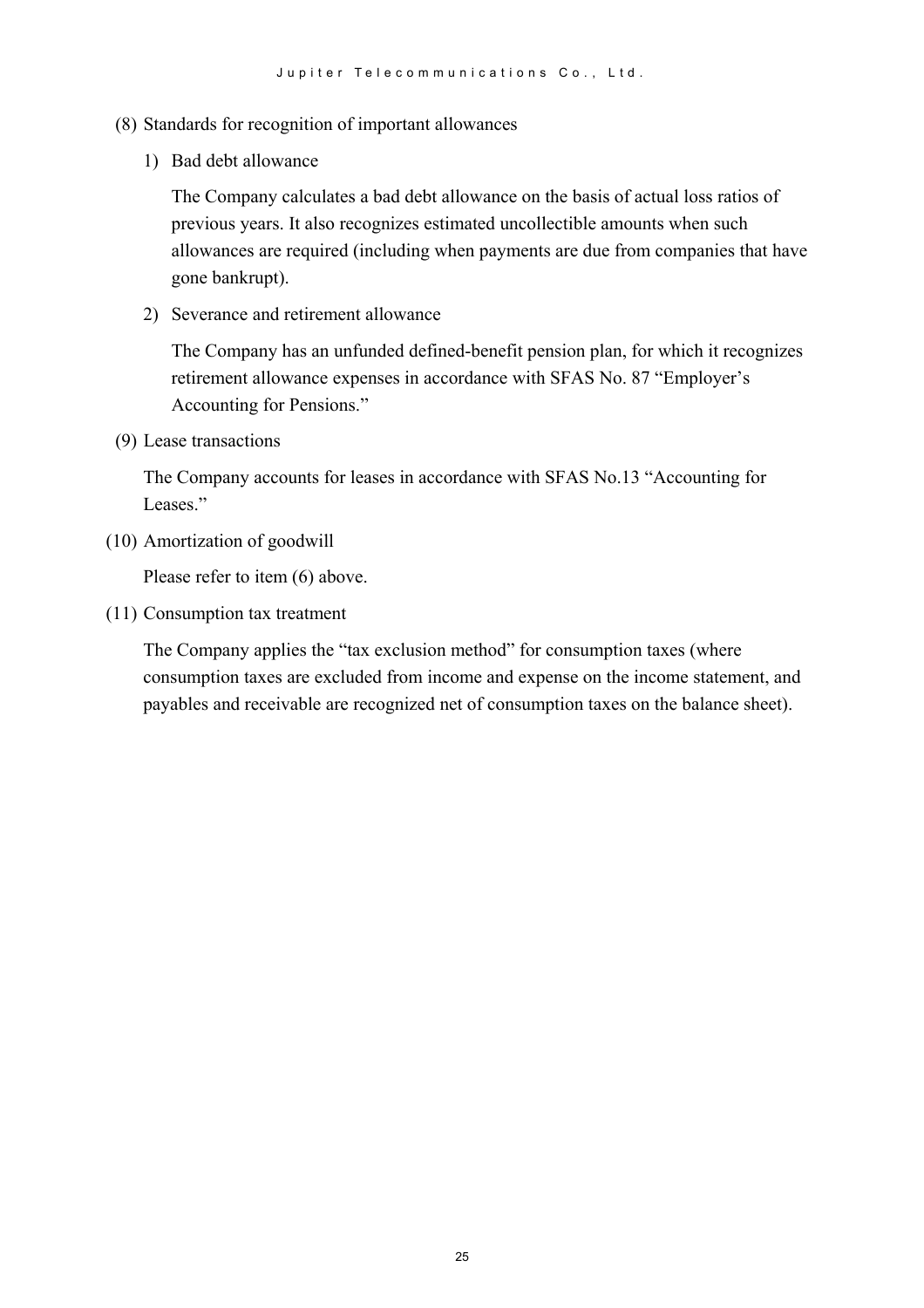## **5.Manufacturing, Orders and Sales**

The Jupiter Telecommunications Group (the Company and its consolidated subsidiaries) is primarily involved in providing cable TV, high-speed Internet access, and telephony services. Accordingly, the Group has nothing to report regarding manufacturing and orders.

The details of revenue—subscription fees are as shown under "3.Business Results and Financial Conditions - (1) Revenue".

# **6.Segment Information**

(1) Operating segments

The Jupiter Telecommunications Group (the Company and its consolidated subsidiaries) operates a single segment which it calls the cable TV businesses. Therefore, information on operating segments has been omitted in this section.

(2) Segment information by region

Because the Company does not have any overseas subsidiaries or branches, this section is not applicable.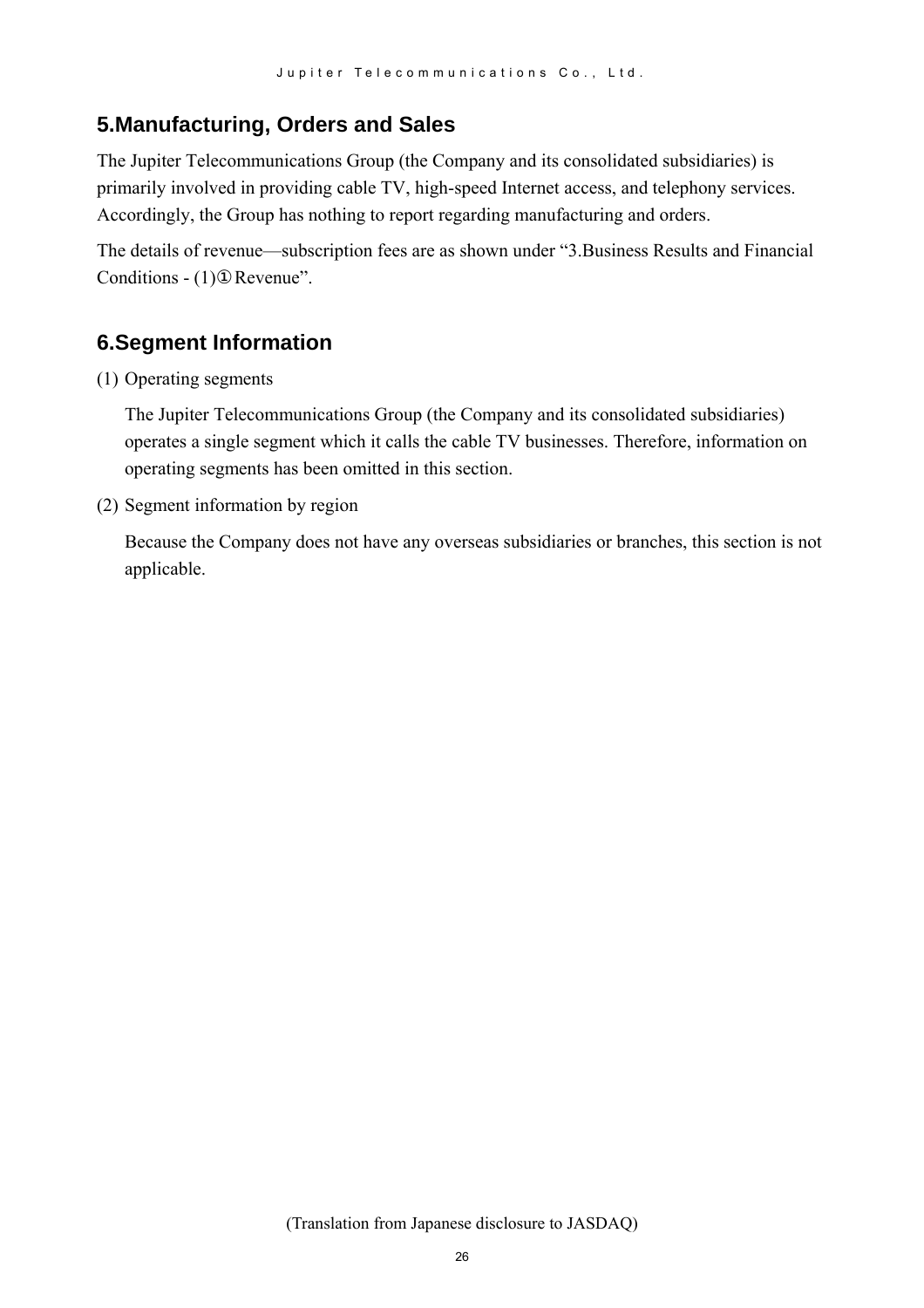# **7.Semi-annual Financial Results Release**

For the Six Months Ended June 30, 2005

## **Jupiter Telecommunications Co., Ltd.**(**Parent Company Only**)

Company code number: 4817 (URL [http://www.jcom.co.jp/](http://www.jcomxxxxxxxxx.co.jp/))

Shares traded: JASDAQ

Location of headquarters: Tokyo

Executive position of legal representative: Tomoyuki Moriizumi, Chief Executive Officer

Please address all communications to:

Koji Kobayashi, IR Office Phone: +81-3-6765-8158 E-Mail: [KobayashiKo@jupiter.jcom.co.jp](mailto:KobayashiKo@jupiter.jcom.co.jp) Toshiki Kobayashi, General Accounting Phone: +81-3-6765-8181 E-Mail: KobayashiT@jupiter.jcom.co.jp Date of Board of Directors' meeting for approval of interim financial results: July 28, 2005

Name of parent companies (Percentage of voting rights held in the Company)

LMI/Sumisho Super Media, LLC (54.45%\*)

Liberty Media International Inc. (54.45%)

Liberty Global Inc. (Listed on the NASDAQ) (54.45%)

Sumitomo Corp. (TSE1 401047) (8.30%)

*\*Percentage of shareholdings in LMI/Sumisho Super Media, LLC is 67.6% for Liberty Media International Inc. and 32.4% for Sumitomo Corporation*

#### **1. Operating results (From January 1, 2005 to June 30, 2005)**

#### **(1) Financial results**

|                   | Revenue           |      | Operating income  |       | Income before income taxes |        |
|-------------------|-------------------|------|-------------------|-------|----------------------------|--------|
|                   | (Millions of yen) | %    | (Millions of yen) | %     | (Millions of yen)          | $\%$   |
| June 30, 2005     | 34.503            | 15.4 | (499)             |       | 137                        | (85.6) |
| June 30, 2004     | 29.909            | 27.7 | 973               | 184.0 | 948                        | 407.8  |
| December 31, 2004 | 64.060            |      | 1.593             |       | 1.485                      |        |

|                   | Net income        |       | Net income per share |
|-------------------|-------------------|-------|----------------------|
|                   | (Millions of yen) | %     | (ven)                |
| June 30, 2005     | (1,594)           |       | (274.78)             |
| June 30, 2004     | 905               | 221.8 | 193.13               |
| December 31, 2004 | (1,570)           |       | (322.36)             |

 *(notes)* 

*1. Average number of outstanding shares during term:* 

*June 2005 interim term: 5,801,009 shares June 2004 interim term: 4,684,536 shares December 2004 term: 4,871,169 shares* 

*2. Changes in accounting methods: None*

*3. The percentages shown next to revenue, operating income and net income represent year-on-year changes.*